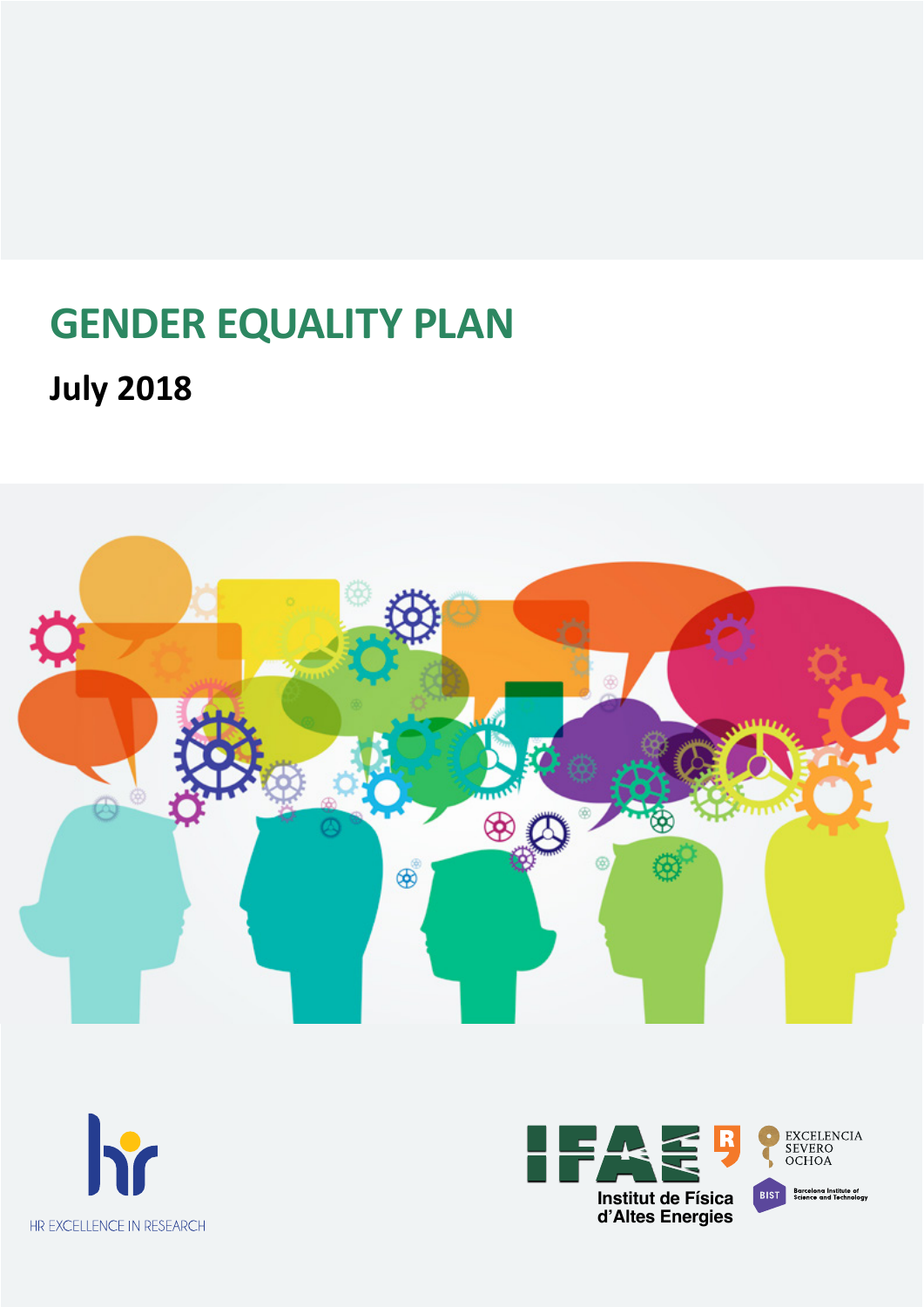



h'n

Edifici C, Universitat Autònoma de Barcelona (UAB). 08193 Bellaterra (Barcelona)

# **Outline**

| 1. |      |                                                                                      |
|----|------|--------------------------------------------------------------------------------------|
| 2. |      |                                                                                      |
|    | 2.1  |                                                                                      |
|    | 2.2  |                                                                                      |
|    | 2.3  |                                                                                      |
|    | 2.4  |                                                                                      |
|    | 2.5  |                                                                                      |
|    | 2.6  |                                                                                      |
|    | 2.7  |                                                                                      |
|    | 2.8  |                                                                                      |
|    | 2.9  |                                                                                      |
|    | 2.10 |                                                                                      |
|    | 2.11 | Students of the High Energy Physics, Astrophysics and Cosmology Master 7             |
|    | 2.12 |                                                                                      |
|    | 2.13 | Protocol for dealing with, preventing and eradicating workplace harassment at IFAE 8 |
|    | 2.14 |                                                                                      |
|    | 2.15 |                                                                                      |
| 3. |      |                                                                                      |
| 4. |      |                                                                                      |
| 5. |      |                                                                                      |
|    | 5.1  |                                                                                      |
|    | 5.2  |                                                                                      |
|    | 5.3  |                                                                                      |
| 6. |      | DISSEMINATION OF THE GENDER EQUALITY PLAN AND ITS EVALUATION 11                      |
| 7. |      |                                                                                      |
| ■  |      |                                                                                      |
| ■  |      |                                                                                      |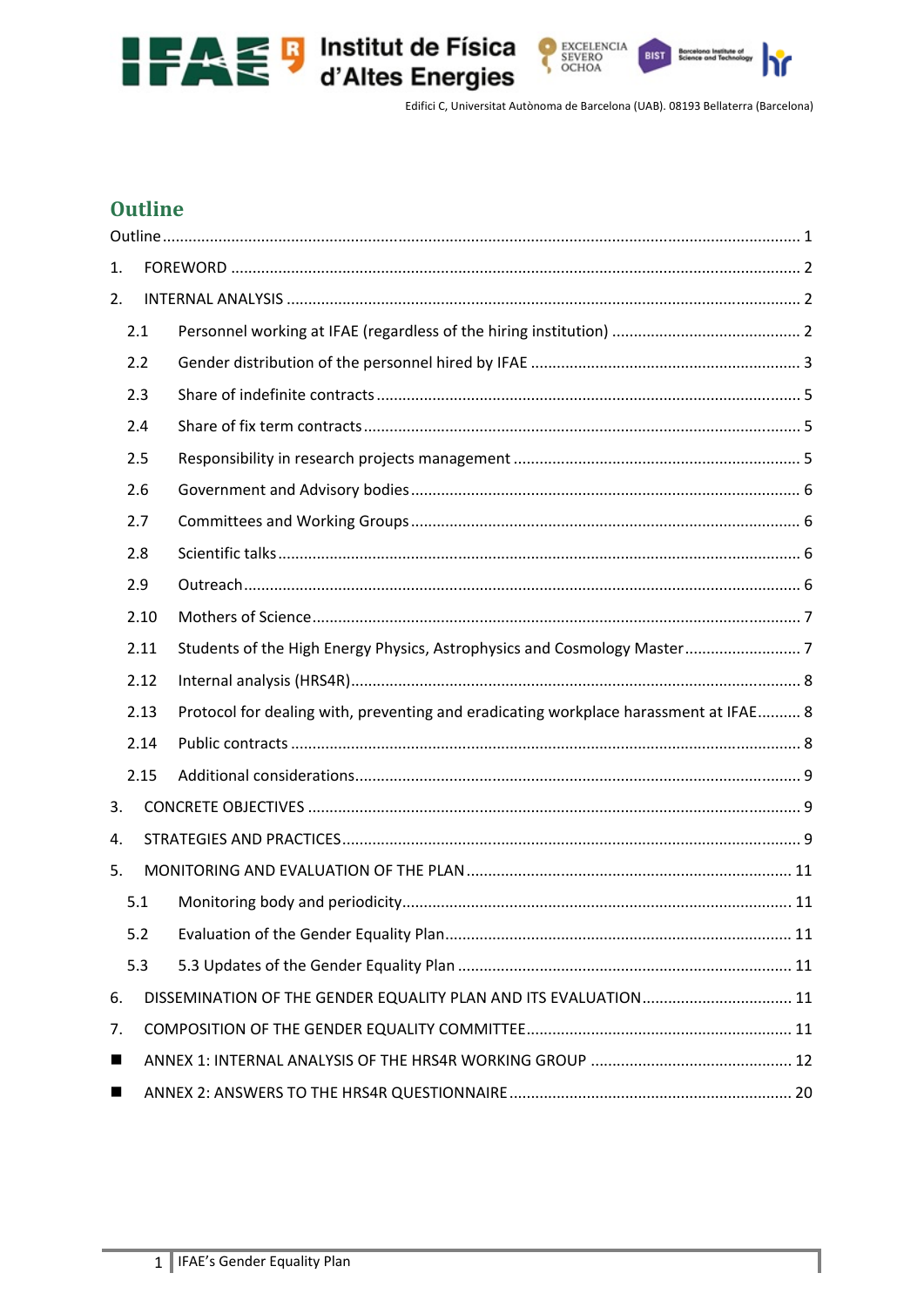



**EXCELENCIA** 

SEVERO

OCHOA

# 1. FOREWORD

As from 24/07/2017, and as part of the Catalan Public Administration, IFAE is compelled to have a Gender Plan<sup>1</sup>. Such Gender Plan must include<sup>2</sup>: an internal analysis, goals, strategies and actions to achieve the aimed goals, and follow‐up and evaluation mechanisms.

Institut de Física

d'Altes Energies

The data of all gender indicators of this document correspond to the ones obtained during the internal analysis carried out at the time the Gender Equality Plan was written. The follow up of the evolution of these data is part of the Monitoring and Evaluation of the Plan, described in Section 5 of this document.

IFAE intends to include its Gender Equality Plan within an overall Diversity Program, as stated in its Action Plan 2017‐2020 submitted to the European Commission on the occasion of the *HR Excellence in Research Award* of the EC's Human Resources Strategy for Researchers (HRS4R).

# 2. INTERNAL ANALYSIS

To diagnose the current situation at the IFAE, a series of quantitative and qualitative indicators have been developed. Related results of the internal analysis carried out to develop the strategy for the human resources of IFAE are also presented.

|                                 | Agg.                 | Women |       | Men            |        |
|---------------------------------|----------------------|-------|-------|----------------|--------|
|                                 | [N <sub>IFAE</sub> ] | [N]   | [%]   | [N]            | [%]    |
| Research: staff                 | 36                   | 4     | 11.1% | 32             | 88.9%  |
| Research: postdocs              | 28                   | 3     | 10.7% | 25             | 89.3%  |
| Research: predocs               | 32                   | 11    | 34.4% | 21             | 65.6%  |
| <b>Total research personnel</b> | 96                   | 18    | 18.8% | 78             | 81.3%  |
| Technical support               | 38                   | 4     | 10.5% | 34             | 89.5%  |
| Administration                  | 10                   | 7     | 70.0% | 3              | 30.0%  |
| Management                      | 2                    | 0     | 0.0%  | $\overline{2}$ | 100.0% |
| <b>Total IFAE</b>               | 146                  | 29    | 19.9% | 117            | 80.1%  |

# 2.1 Personnel working at IFAE (regardless of the hiring institution)<sup>3</sup>

<sup>&</sup>lt;sup>1</sup> By the Catalan Law 17/2015, for an effective equality for men and women.

<sup>&</sup>lt;sup>2</sup> As specified by the Catalan law 17/2015 and the Spanish Organic Law 3/2007, for an effective equality for men and women.

<sup>&</sup>lt;sup>3</sup> This table includes personnel hired by the UAB, ICREA, and CIEMAT ascribed to IFAE. Data as on 01/01/2018.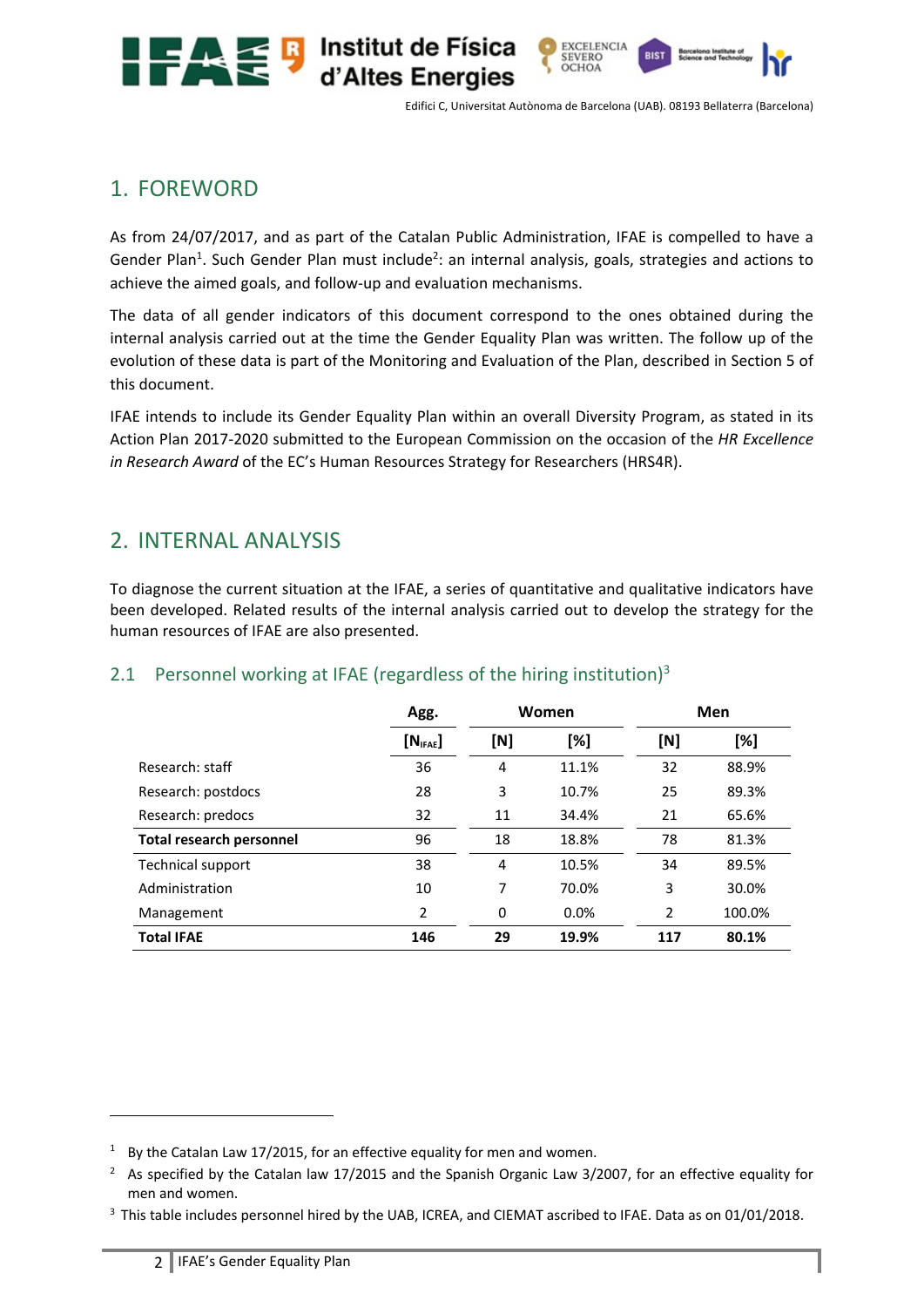#### OCHOA d'Altes Energies

Edifici C, Universitat Autònoma de Barcelona (UAB). 08193 Bellaterra (Barcelona)

EXCELENCIA<br>SEVERO

**RIST** 

|                                 | Agg.                 | Women |       |                | <b>Men</b> |
|---------------------------------|----------------------|-------|-------|----------------|------------|
|                                 | [N <sub>IFAE</sub> ] | [N]   | [%]   | [N]            | [%]        |
| Research: staff                 | 17                   | 3     | 17.6% | 14             | 82.4%      |
| Research: postdocs              | 25                   | 3     | 12.0% | 22             | 88.0%      |
| Research: predocs               | 31                   | 11    | 35.5% | 20             | 64.5%      |
| <b>Total Research personnel</b> | 73                   | 17    | 23.3% | 56             | 76.7%      |
| Technical support               | 36                   | 4     | 11.1% | 32             | 88.9%      |
| Administration                  | 7                    | 5     | 71.4% | 2              | 28.6%      |
| Management                      | $\mathfrak{p}$       | 0     |       | $\overline{2}$ | 100.0%     |
| <b>Total IFAE</b>               | 118                  | 26    | 22.0% | 92             | 78.0%      |

### 2.2 Gender distribution of the personnel hired by IFAE<sup>4</sup>

**Institut de Física** 

To put figures in context we need to take into account the global trend where by the share of female personnel decreases as the academic career advances. While the proportion of women among university students is one in two, at senior academic level the proportion is only one in six. The following figure shows the percentages of women and men in the European Union in 2007 and 2012 in the field of Science and Engineering at different stages of their academic career<sup>5</sup>.



We can also compare it to the share of female PhDs in Physical Science (Physics, Chemistry and Earth Science) in the European Union (33% in 2004, and 37% in 2012) and in Spain (currently 45%). This share is considerably lower at the highest academic level (in 2013 it was 13% in the field of Natural Science: Physics, Mathematics, Biology and Computer Science).

Data as on 01/01/2018.

<sup>5</sup> Source: "She figures 2015", European Commission (2016).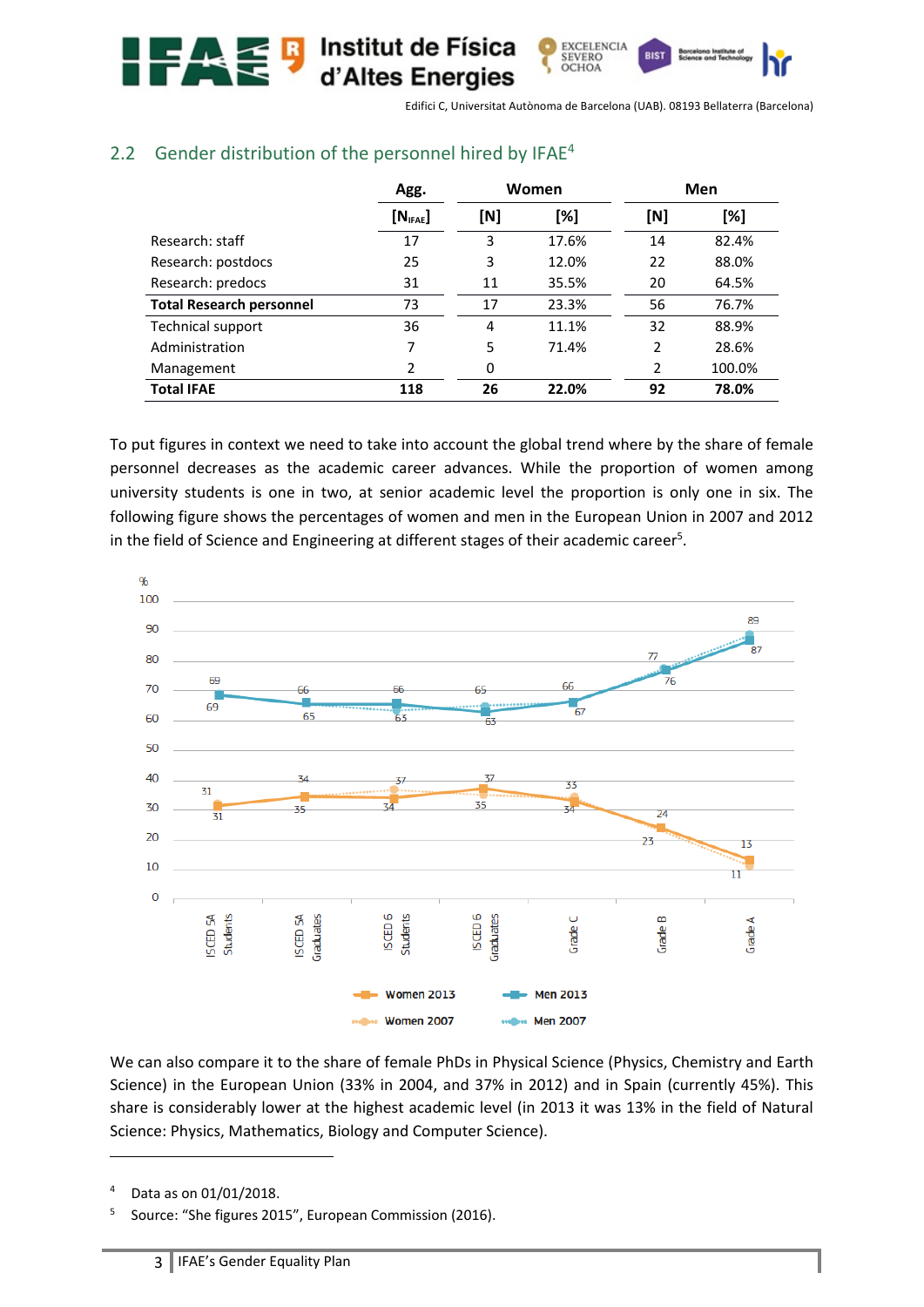

We can also compare with the ATLAS collaboration at the LHC at CERN, a large international collaboration with over 3,000 people (up 5,000 if we include engineers and technical support) from 38 countries. The share of women is  $19\pm1\%$ . The share of women also decreases with age: 24% for people younger than 35, and 15% for older than 35. The share of women physicists is  $24\pm1\%$  for PhD students, and 17±1% for the aggregate PhD students plus staff. Within ATLAS, Mediterranean countries account for the highest shares (21%) and Asian countries for the lowest shares (13%). We can conclude that IFAE statistics are in line with ATLAS, even slightly better in the case of PhD students. A similar situation is seen in the following table, showing personnel statistics of MAGIC, another major international collaboration.

|                     | Agg. | Women |       | Men |       |
|---------------------|------|-------|-------|-----|-------|
|                     | [N]  | [N]   | [%]   | [N] | [%]   |
| Research staff      | 68   | 11    | 16.2% | 57  | 83.8% |
| Postoctoral fellows | 50   | 15    | 30.0% | 35  | 70.0% |
| Predoctoral fellows | 32   | 13    | 40.6% | 19  | 59.4% |
| <b>Total</b>        | 150  | 39    | 26.0% | 111 | 74.0% |

It is also useful to compare IFAE's figures to those from other institutes of Physics in Catalonia and Spain. The following table shows the share of women at the level of senior research staff in various departments of Physics in Spain in 2017, as well as the share in Theory departments. IFAE is slightly below average in the case of the combination of experimental departments. IFAE<sup>6</sup>, with no women among its theory staff, is quite far of the average Spanish level.

| <b>Physics Department</b>                                                                    | Agg. |              | Women |     | Men   |
|----------------------------------------------------------------------------------------------|------|--------------|-------|-----|-------|
|                                                                                              | [N]  | [N]          | [%]   | [N] | [%]   |
| Departament d'Estructura i Constituents de la Matèria<br>(Universitat de Barcelona)          | 36   | 8            | 22.2% | 28  | 77.8% |
| Departament de Física Fonamental (Universitat de<br>Barcelona)                               | 38   | 3            | 7.9%  | 35  | 92.1% |
| Departamento de Física Teórica (Universidad Autónoma<br>de Madrid)                           | 27   | 7            | 25.9% | 20  | 74.1% |
| Total of the three Departments <sup>7</sup>                                                  | 178  | 32           | 18.0% | 146 | 82.0% |
| <b>IFAE Experimental Division</b>                                                            | 25   | 4            | 16.0% | 21  | 84.0% |
| Departamento de Fisica Teórica (Universidad<br>Complutense Madrid)                           | 14   | $\mathbf{1}$ | 3.6%  | 13  | 96.4% |
| Instituto de Física Teórica (Universidad Autónoma de<br>Madrid)                              | 26   | 6            | 23.1% | 20  | 76.9% |
| Departament de Física Teòrica (Universitat de València)                                      | 23   | 4            | 17.4% | 19  | 82.6% |
| Departamento de Física Teórica y del Cosmos, Área<br>Física Teórica (Universidad de Granada) | 14   | 3            | 21.4% | 11  | 78.6% |
| <b>Total of the four Theory Departments</b>                                                  | 77   | 14           | 18.2% | 63  | 81.8% |
| <b>IFAE Theory Division</b>                                                                  | 11   | 0            | 0%    | 11  | 100%  |

<sup>6</sup> Including UAB, ICREA, and CIEMAT personnel affiliated to IFAE.

<sup>&</sup>lt;sup>7</sup> Departments with personnel of area different from Theoretical.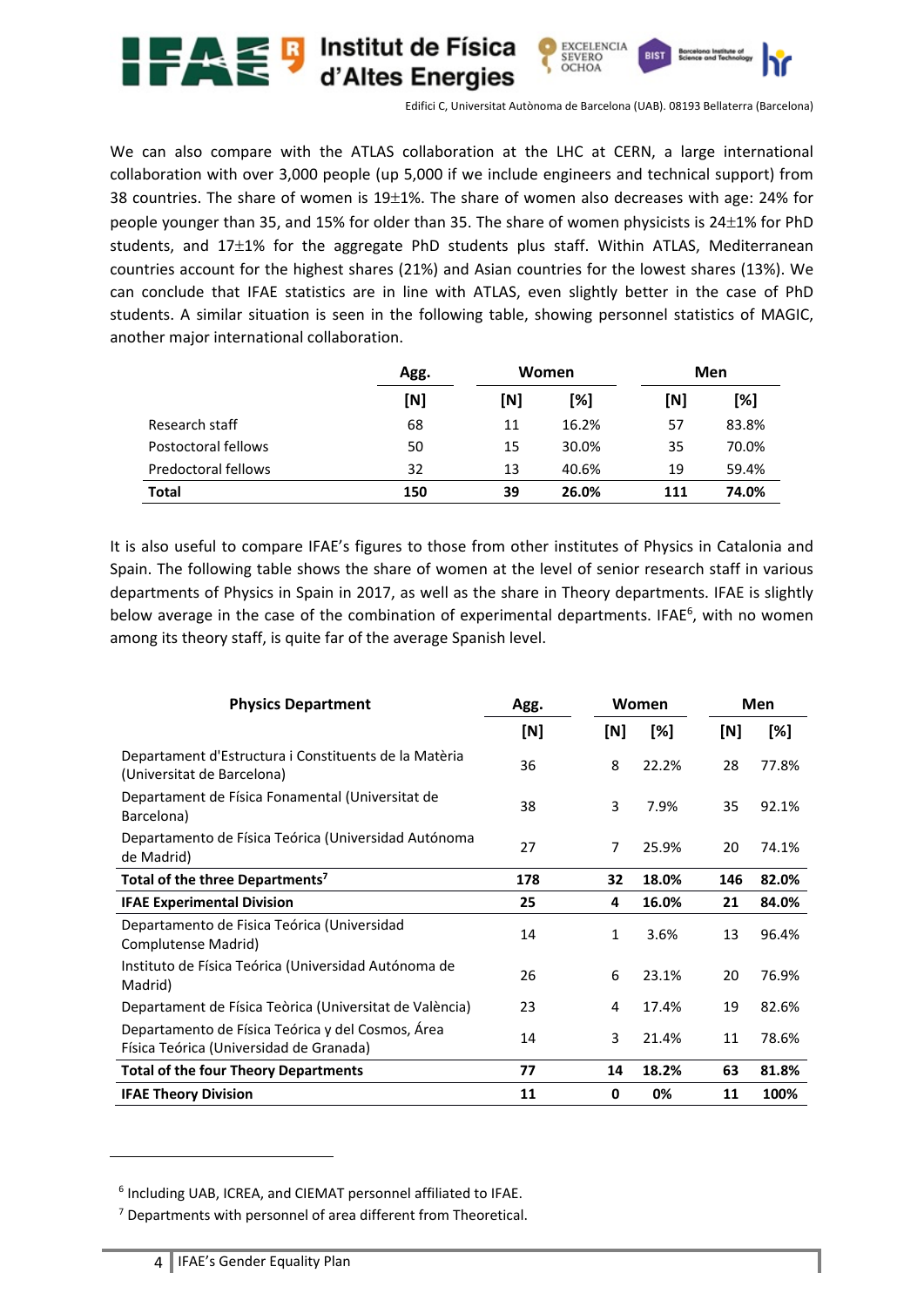

**RIST** 

EXCELENCIA<br>SEVERO<br>OCHOA

# 2.3 Share of indefinite contracts<sup>8</sup>

The following table shows more details about the proportion of women in various types of positions with open-ended contracts.

|                    | Women                |                      |                     | Men                                       |                      |                         |
|--------------------|----------------------|----------------------|---------------------|-------------------------------------------|----------------------|-------------------------|
|                    | [N <sub>IFAE</sub> ] | $[N_{\text{indef}}]$ | $[\%_{\sf{indef}}]$ | $\left[\mathsf{N}_{\mathsf{IFAE}}\right]$ | $[N_{\text{indef}}]$ | $[\%_{\mathsf{indef}}]$ |
| Research: staff    | 3                    | 3                    | 100.0%              | 14                                        | 14                   | 100.0%                  |
| Research: postdocs | 3                    | 0                    | 0.0%                | 22                                        | 0                    | 0.0%                    |
| Research: predocs  | 11                   | 0                    | 0.0%                | 20                                        | 0                    | 0.0%                    |
| Technical support  | 4                    | 4                    | 100.0%              | 32                                        | 8                    | 25.0%                   |
| Administration     | 5                    | 2                    | 40.0%               | $\overline{2}$                            | 1                    | 50.0%                   |
| Management         | 0                    | 0                    |                     | $\overline{2}$                            | 2                    | 100.0%                  |
| <b>Total IFAE</b>  | 26                   | 9                    | 34.6%               | 92                                        | 25                   | 27.2%                   |

### 2.4 Share of fix term contracts<sup>9</sup>

The following table shows more details about the proportion of women in various types of positions with fix term contracts.

|                          | Women                |                      | Men            |                     |                      |                     |
|--------------------------|----------------------|----------------------|----------------|---------------------|----------------------|---------------------|
|                          | [N <sub>IFAE</sub> ] | $[N_{\text{indef}}]$ | $[\%_{indef}]$ | $[N_{\text{IFAE}}]$ | $[N_{\text{indef}}]$ | $[\%_{\sf{indef}}]$ |
| Research: staff          | 3                    | 0                    | 0.0%           | 14                  | 0                    | 0.0%                |
| Research: postdocs       | 3                    | 3                    | 100.0%         | 22                  | 22                   | 100.0%              |
| Research: predocs        | 11                   | 11                   | 100.0%         | 20                  | 20                   | 100.0%              |
| <b>Technical support</b> | 4                    | 0                    | 0.0%           | 32                  | 24                   | 75.0%               |
| Administration           | 5                    | 3                    | 60.0%          | $\overline{2}$      | 1                    | 50.0%               |
| Management               | 0                    | 0                    |                | $\overline{2}$      | 0                    | 0.0%                |
| <b>Total IFAE</b>        | 26                   | 17                   | 65.4%          | 92                  | 67                   | 72.8%               |

### 2.5 Responsibility in research projects management

The following table shows the share of women Principal Investigator of a research project with funding from AGAUR, MINECO or the European Commission.

|                                                                                                          | Agg. |     | Women |     | Men   |
|----------------------------------------------------------------------------------------------------------|------|-----|-------|-----|-------|
|                                                                                                          | [N]  | [N] | [%]   | [N] | [%]   |
| Principal Investigators of competitive projects financed by<br>AGAUR, MINECO, or the European Commission | 19   |     | 5.3%  | 18  | 94.7% |

<sup>8</sup> Data as on 01/01/2018.

<sup>9</sup> Data as on 01/01/2018.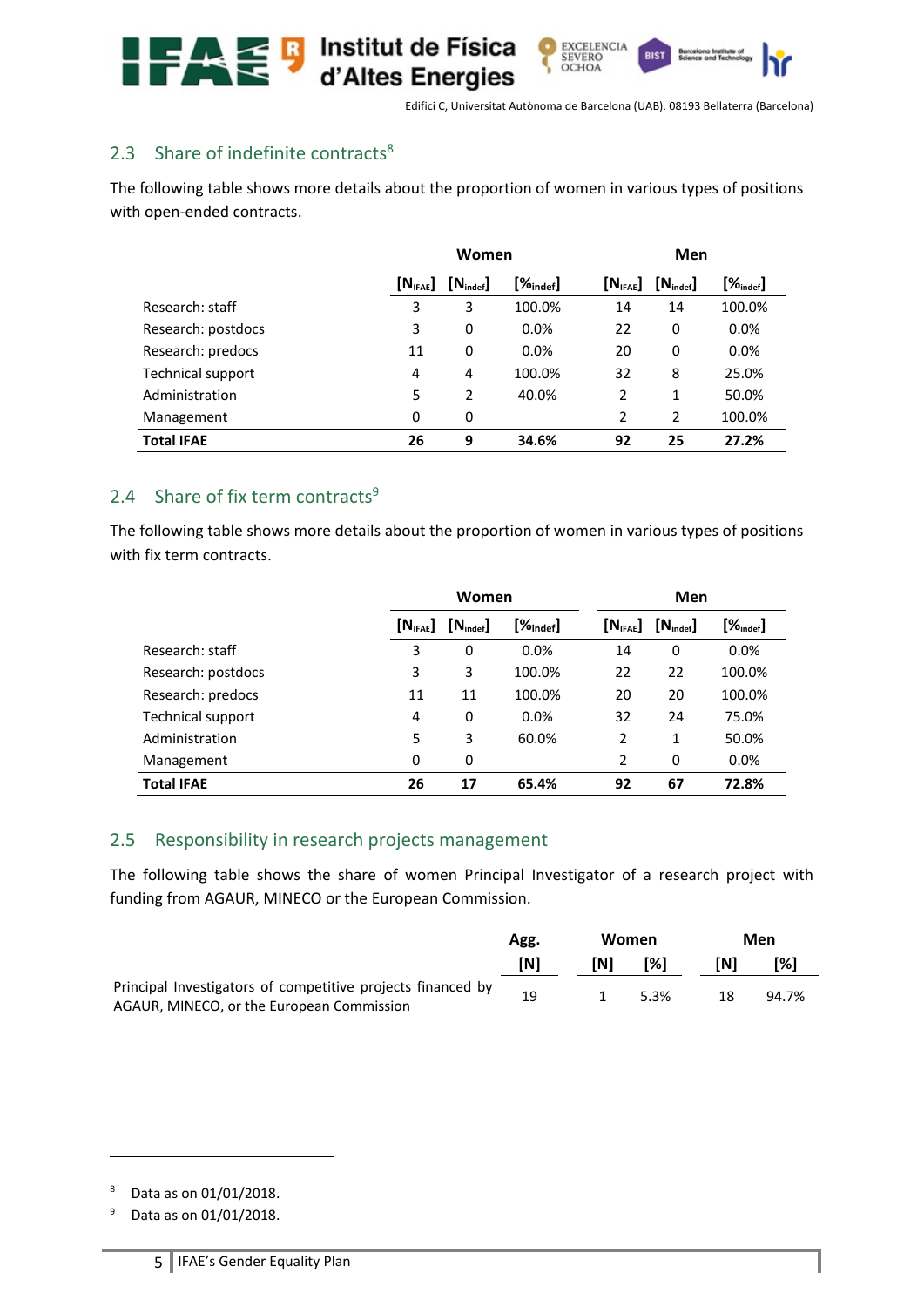

# 2.6 Government and Advisory bodies<sup>10</sup>

The following table shows the share of women in various governing bodies and relevant committees of IFAE.

|                                      | Agg. | Women |         |     | Men    |
|--------------------------------------|------|-------|---------|-----|--------|
|                                      | [N]  | [N]   | T%1     | [N] | T%1    |
| Consell de Govern                    | 6    |       | 16.7%   |     | 83.3%  |
| <b>External Scientific Committee</b> | 10   | 5     | 50.0%   |     | 50.0%  |
| Director Advisory Board              | 15   | 1     | 6.7%    | 14  | 93.7%  |
| <b>IFAE Management Team</b>          | 6    | 0     | $0.0\%$ | 6   | 100.0% |

### 2.7 Committees and Working Groups

|                                           | Agg. |     | Women         |     | Men   |
|-------------------------------------------|------|-----|---------------|-----|-------|
|                                           | [N]  | [N] | $\frac{1}{2}$ | TN1 | [%]   |
| Safety & Health Committee                 | h    |     | 33.3%         |     | 66.7% |
| Working Group for the Diversity Programme |      |     | 50.0%         |     | 50.0% |

### 2.8 Scientific talks

The following table shows, for 2013‐2015, the figures of the average share of women researchers at IFAE and the average number of talks given by them. There is no evidence of gender bias.

|                              | Agg.                 |      | Women |      | Men   |
|------------------------------|----------------------|------|-------|------|-------|
|                              | [N <sub>IFAE</sub> ] | [N]  | [%]   | [N]  | [%]   |
| <b>EXPERIMENTAL DIVISION</b> |                      |      |       |      |       |
| Researchers                  | 73.3                 | 20.7 | 28.2% | 52.6 | 71.8% |
| Talks                        | 44.3                 | 12.7 | 28.7% | 31.6 | 71.3% |
| Talks/Person                 | 0.60                 | 0.61 |       | 0.60 |       |
| <b>THEORY DIVISION</b>       |                      |      |       |      |       |
| Researchers                  | 23.7                 | 1.6  | 6.8%  | 22.1 | 93.2% |
| Talks                        | 43.0                 | 3.3  | 7.7%  | 39.7 | 92.3% |
| Talks/Person                 | 1.81                 | 2.06 |       | 1.80 |       |

### 2.9 Outreach

o The following table shows the average number of outreach talks per year in Institutes or outreach conferences over the period 2014‐2016. No negative gender bias is observed.

|                             | Agg.                 | Women |       | Men  |       |
|-----------------------------|----------------------|-------|-------|------|-------|
|                             | [N <sub>IFAE</sub> ] | [N]   | [%]   | [N]  | [%]   |
| Research staff and postdocs | 71.0                 | 11.7  | 16.4% | 59.3 | 83.6% |
| Talks                       | 41.3                 | 9.6   | 23.4% | 31.7 | 76.6% |
| Talks / Person              | 0.58                 | 0.82  |       | 0.53 |       |

<sup>10</sup> Data as on 01/01/2018.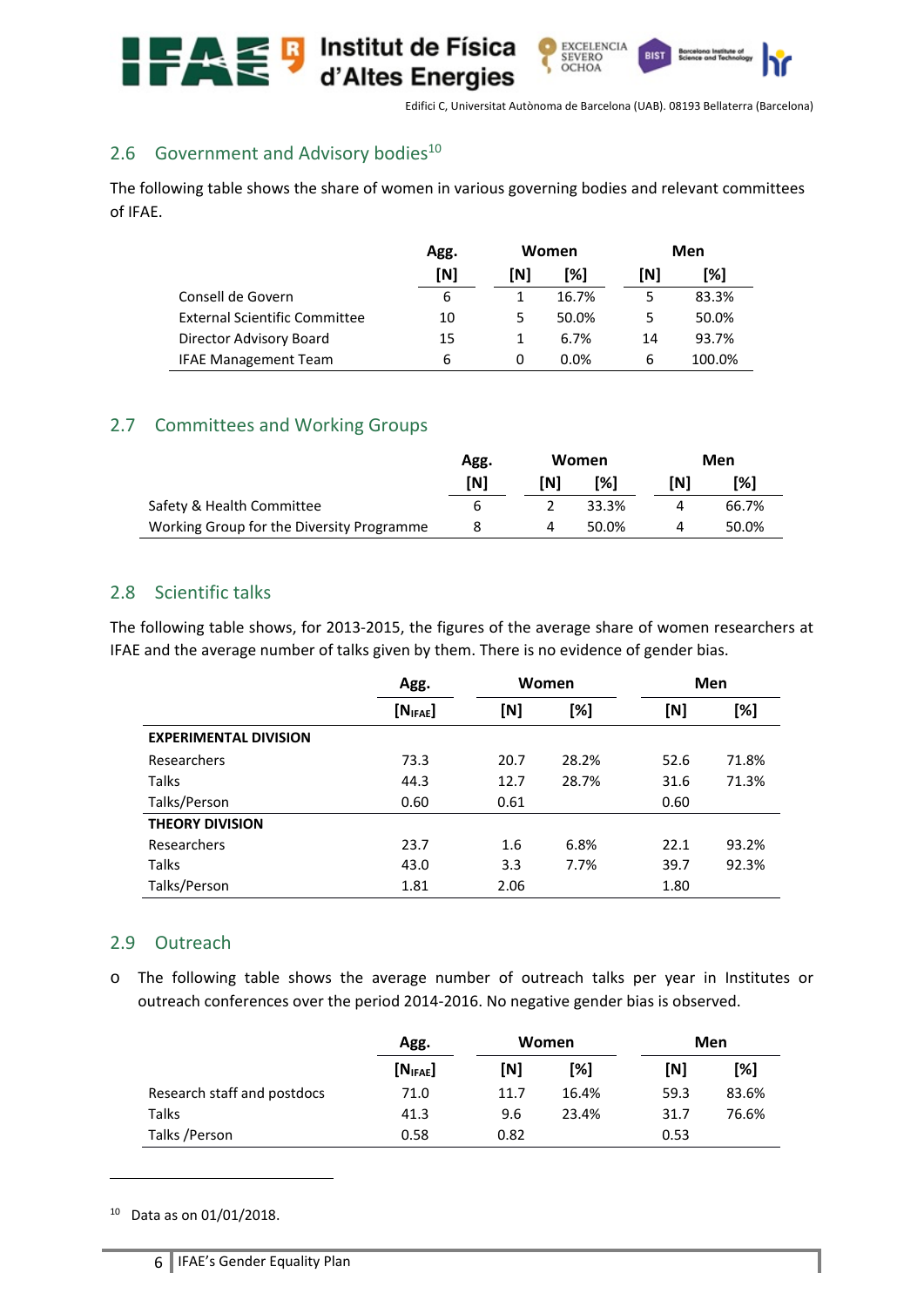

o Figures of the 2016 and 2017 editions of "Bojos per la Física", targeting secondary school students. In both editions, the participation of women is slightly higher than the proportion of PhD students:

|                   |      | 2016  |       |     |       |
|-------------------|------|-------|-------|-----|-------|
|                   | Agg. | Women |       |     | Men   |
|                   | [N]  | [N]   | [%]   | [N] | [%]   |
| Applications      | 123  | 53    | 43.1% | 70  | 56.9% |
| Selected students | 25   | 15    | 60.0% | 10  | 40.0% |
|                   |      |       | 2017  |     |       |
|                   | Agg. |       | Women |     | Men   |
|                   | [N]  | [N]   | [%]   | [N] | [%]   |
| Applications      | 126  | 41    | 32.5% | 84  | 67.5% |
| Selected students | 25   | 11    | 44.0% | 14  | 56.0% |

o IFAE participates in various initiatives to promote Science in the women community. In 2017 and 2018, as activities related to the Women's International Day, IFAE organized the activity "Women in Science" to publicize the career of women who are or were important in the history of Physics. The activity was directed to bachelor students. Thirty students participated in 2017, and fifty in 2018. In July 2017, IFAE participated in the Erasmus+ programme, Barcelona‐Berlin summer school "Diversity in the culture of Physics", targeting the presentation of research opportunities in Physics to undergraduate Physics students of UB, UAB and Free University of Berlin. Sixteen students participated.

### 2.10 Mothers of Science

In January 2018, IFAE signed an agreement with the Barcelona Institute of Science and Technology (BIST) and the other six research centres that are part of it, to launch the competitive call "Mothers of Science" aimed ad tacking the gap that exists between the share of women who are research associates or senior post-doctoral researchers and that of group leaders. Mothers developing a research activity (either as PhD student, Post-doc, research associate or equivalent) can apply to a coaching program plus a grant of a salary top‐up of 400 €/month for a complete year.

### 2.11 Students of the High Energy Physics, Astrophysics and Cosmology Master

| <b>Academic Year</b> | $[N_{\text{students}}]$ | [N <sub>women</sub> ] | $[%$ <sub>women</sub> ] | $[N_{\text{men}}]$ | $[\%_{\sf men}]$ |
|----------------------|-------------------------|-----------------------|-------------------------|--------------------|------------------|
| 2014-2015            | 17                      | 3                     | 17.6%                   | 14                 | 82.4%            |
| 2015-2016            | 14                      | 4                     | 28.6%                   | 10                 | 71.4%            |
| 2016-2017            | 20                      |                       | 5.0%                    | 19                 | 95.0%            |
| 2017-2018            | 26                      | 8                     | 30.8                    | 18                 | 69.2%            |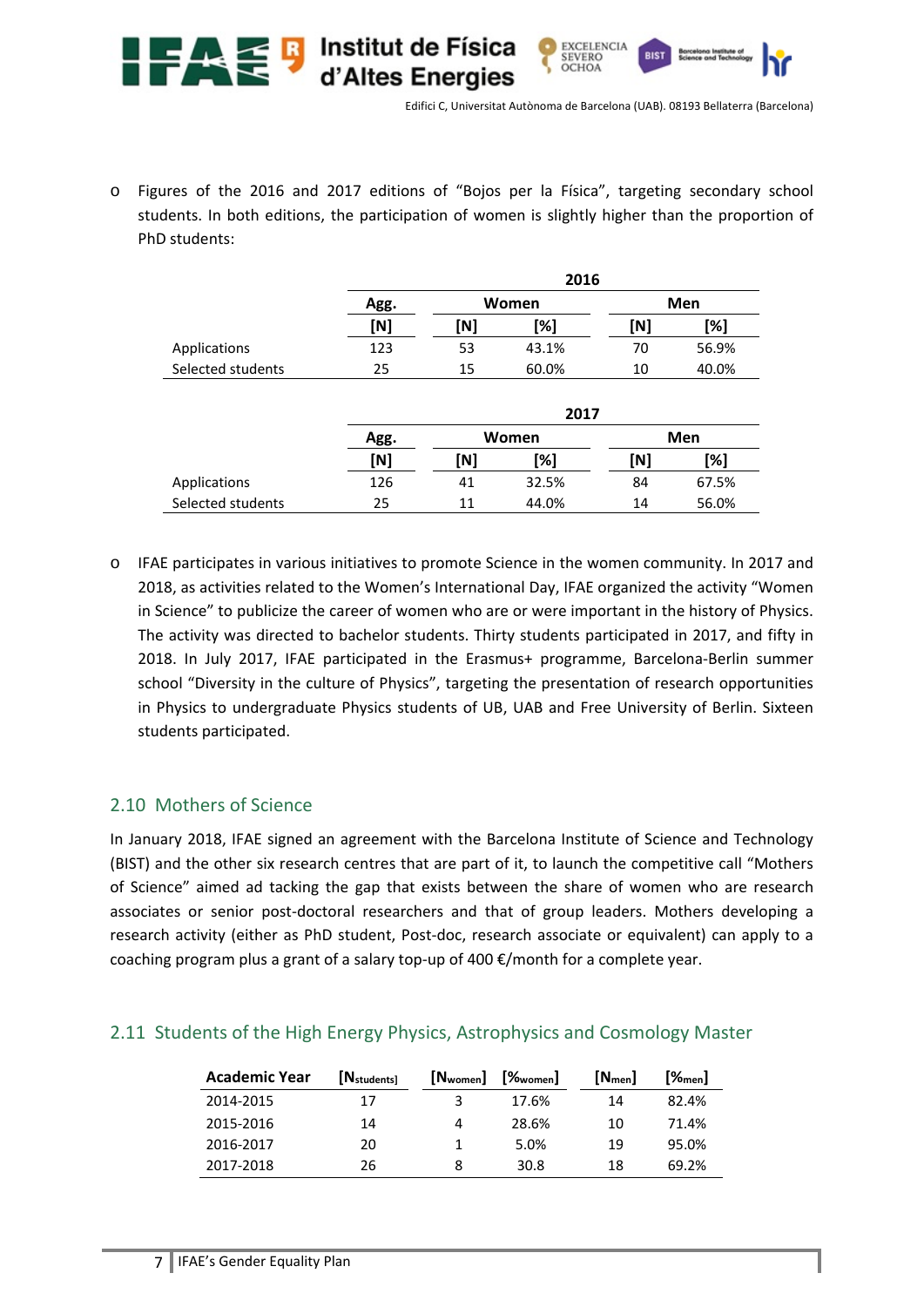



**EXCELENCIA** SEVERO OCHOA

### 2.12 Internal analysis (HRS4R)

o On the occasion of the HRS4R, a Working Group carried out an internal analysis of the degree of accomplishment of the 40 principles of the European Charter for Researchers and the Code of Conduct for the Recruitment of Researchers. Eight of the 40 principles can be linked to this Plan. These eight principles, along with internal analysis carried out (relevant legislation, existing institutional rules and/or practices, actions required, and when/who should implement them are listed in Annex 1.

Institut de Física

d'Altes Energies

o 70% of the IFAE researchers answered a questionnaire about the main conclusions of the internal analysis carried out by the Working Group. The answers endorsed the conclusions of the Working Group (see Annex 2).

# 2.13 Protocol for dealing with, preventing and eradicating workplace harassment at IFAE

On April 2016, a protocol for dealing with, preventing and eradicating workplace harassment at IFAE was approved. This protocol is available at IFAE's internal repository, open to all people working at IFAE. The protocol was elaborated by a working group, with even gender representation, and was approved by the director.

The protocol includes a set of measures related to making the information public, forming IFAE personnel and establishing preventive measures. Globally, the situation can be considered satisfactory.

IFAE personnel have been informed of the approval of the protocol. Since then all new contracts that are signed refer to that document. There are two contact persons in case of harassment problem, the Risk Prevention Officer (currently a woman) and the Ombudsperson (substituted by the Chair of the Safety and Health Committee until the Ombudsperson gets appointed).

In July 2017, a training activity took place at IFAE. It was organized by a specialized firm aiming at increasing awareness of possible cases of harassment. The existence of IFAE's harassment protocol was also publicized.

#### 2.14 Public contracts

- $\circ$  In accordance with what establishes article 10.1 of the Catalan Law 17/2015, all acquisition contracts that undergo an administrative procedure of public contact include a statement whereby firms contracted by IFAE must take measures to foster equal opportunities between men and women.
- $\circ$  The Catalan Law 17/2015 allows giving extra points to firms with the label "distintiu català d'excel∙lència empresarial en matèria d'igualtat", which is something IFAE has not done so far.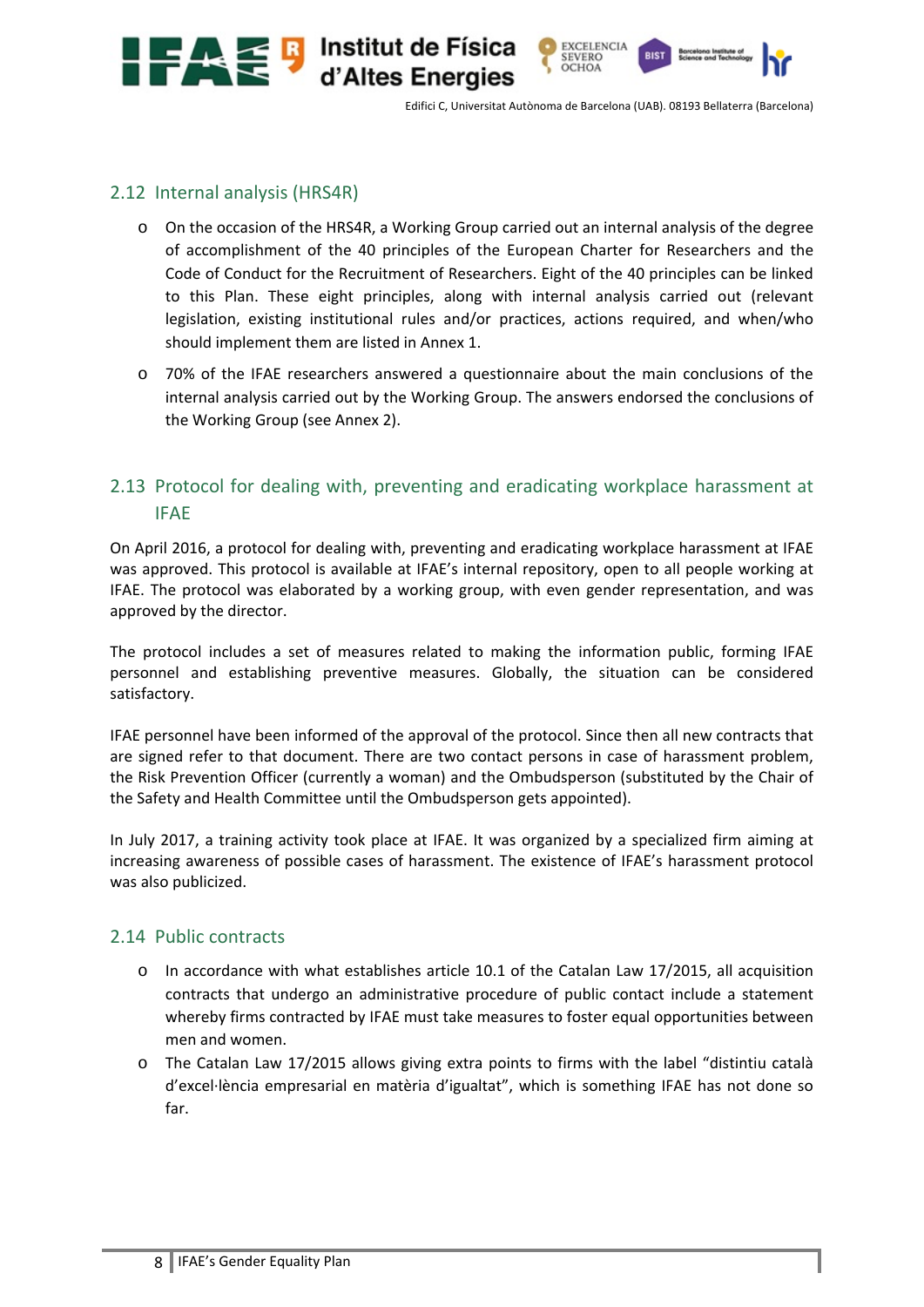

**RIST** 

EXCELENCIA<br>SEVERO

OCHOA

### 2.15 Additional considerations

- o There is a protocol of norms elaborated by the Safety & Health Committee, which satisfies the requirement of article 44.2 of the Catalan Law: "the enterprises have to form their personnel about the different exposure to risk factors as a function of gender, as well as risks for fertility, pregnancy y breastfeeding."
- o IFAE personnel have not created a "company workers committee". To address the requirements of the articles 45.5 of the Organic Law 3/2007 (prior consultation of the legal representation of the workers) and 15.4.d of the Organic Law 17/2011 (take into account the representatives of the workers when drawing up and approving the Equality Plans), before the first meeting of the working group of the "Gender Equality Plan and diversity management", IFAE workers were informed of the intention of elaborating a Gender Equality Plan, of the existence of the working group that should elaborate the plan, and they were invited to provide their input.

# 3. CONCRETE OBJECTIVES

- o Objective 1: publicizing the diagnostics
- o Objective 2: publicizing the Gender Equality Plan
- o Objective 3: updating and improving the diagnostics
- o Objective 4: facilitating the access to the Plan and the indicators
- o Objective 5: improving the hiring process
- o Objective6: improving the institutional role of women at IFAE
- o Objective 7: fostering the conciliation between personal life, family life and work
- o Objective 8: including equality as a corporative value of IFAE
- o Objective 9: participating in national and international projects for the improvement of the role of women in Science.

# 4. STRATEGIES AND PRACTICES

- o Objective 1: publicizing the diagnostics
	- Present the diagnostics in an internal seminar.
	- Make the information available on IFAE's internal repository.
- o Objective 2: publicizing the Gender Equality Plan
	- **•** Present the Gender Equality Plan in an internal seminar.
	- Make the information available on IFAE's internal repository.
- o Objective 3: updating and improving the diagnostics
	- Refine the classification of personnel in the statistical information provided, differentiate responsibilities at junior and senior level.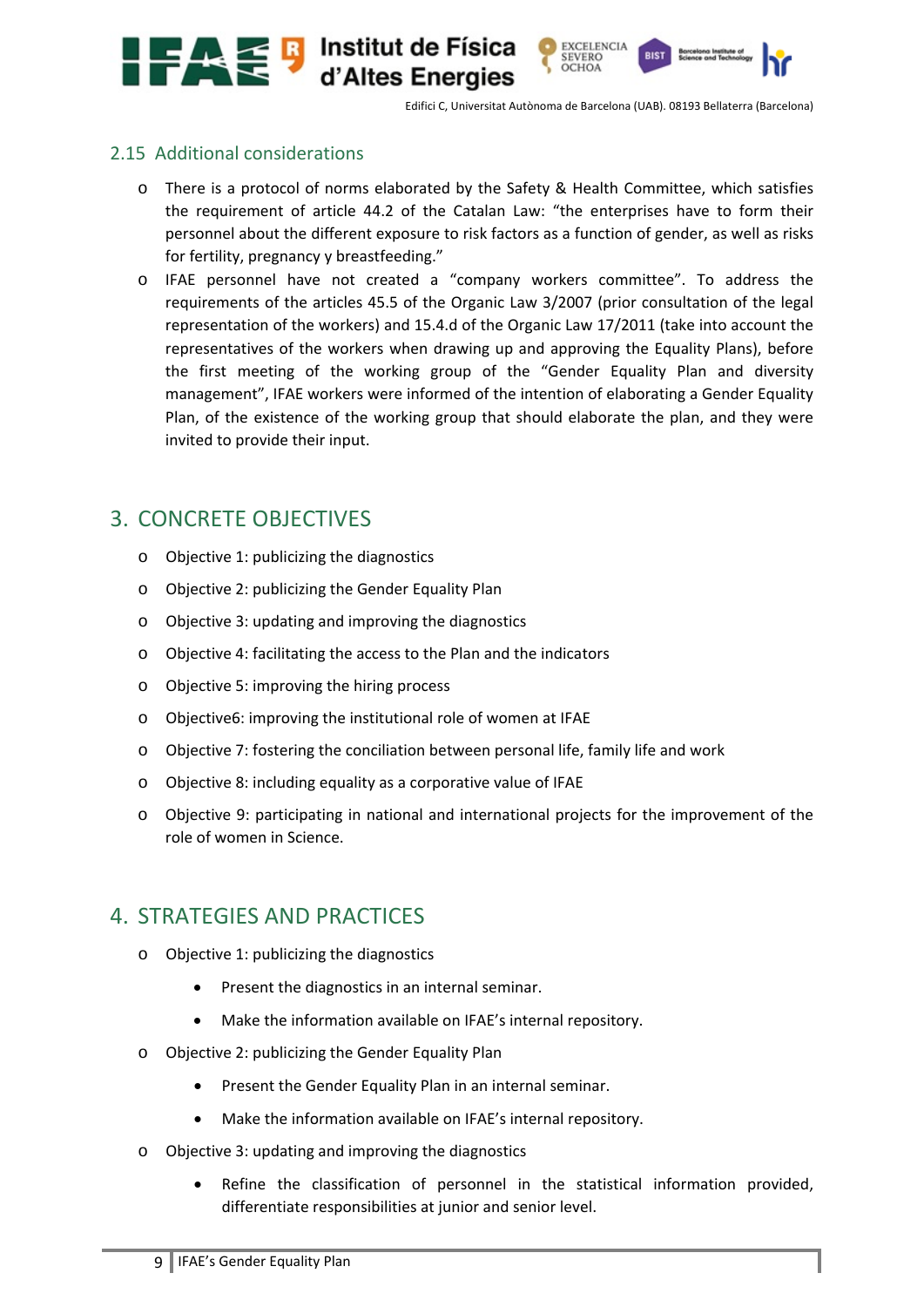**RIST** 

EXCELENCIA<br>SEVERO

OCHOA

- Include new indicators, such as statistics on the number of applicants to calls, responsibilities, etc.
- Diagnose the presence of androcentric language in IFAE's communications.
- o Objective 4: facilitating the access to the plan and the data
	- Ensure that the relevant data are public and easily accessible from IFAE's internal repository.
- o Objective 5: improving the hiring process

€₽

• Promote the applications of women in the hiring process.

Institut de Física

d'Altes Energies

- Promote the participation of women in selection committees.
- Include in the job offers a sentence indicating the commitment of IFAE to Gender Equality and Diversity management.
- Improve the awareness of selection committees to avoid unconscious biases.
- Keep the statistics of the gender balance in the applications to all open positions.
- o Objective 6: improving the institutional role of women a IFAE
	- Enhance the participation of women in IFAE's government and advisory bodies.
	- Promote the presence of women in responsibility posts in research.
- o Objective 7: fostering the conciliation between personal life, family life and work
	- Facilitate teleworking and the use of videoconferences as tools of conciliation.
	- Investigate further measures of support to maternity/paternity.
- o Objective 8: including equality and diversity management as a corporative value of IFAE
	- Avoid sexist and androcentric language in IFAE's communications and Web, as well as any discrimination based on any kind of identity (sexual, linguistic, religious, political, ethnic, etc).
	- Include indicators of gender perspective in the centre evaluation and in the reports.
	- Maintain an open channel through which IFAE's members can inform about punctual incidents or make suggestions related both with gender quality or discrimination based on cultural identity. Until the figure of Ombudsperson is established at IFAE, the president of the Gender Equality Committee will play that role.
- o Objective 9: participating in national and international projects for the improvement of the role of women in Science
	- Organize activities at IFAE to promote the participation of women in science: International day of girls in science, etc.
	- Participate in national and international projects to improve the participation of women in Science in the context of CERCA.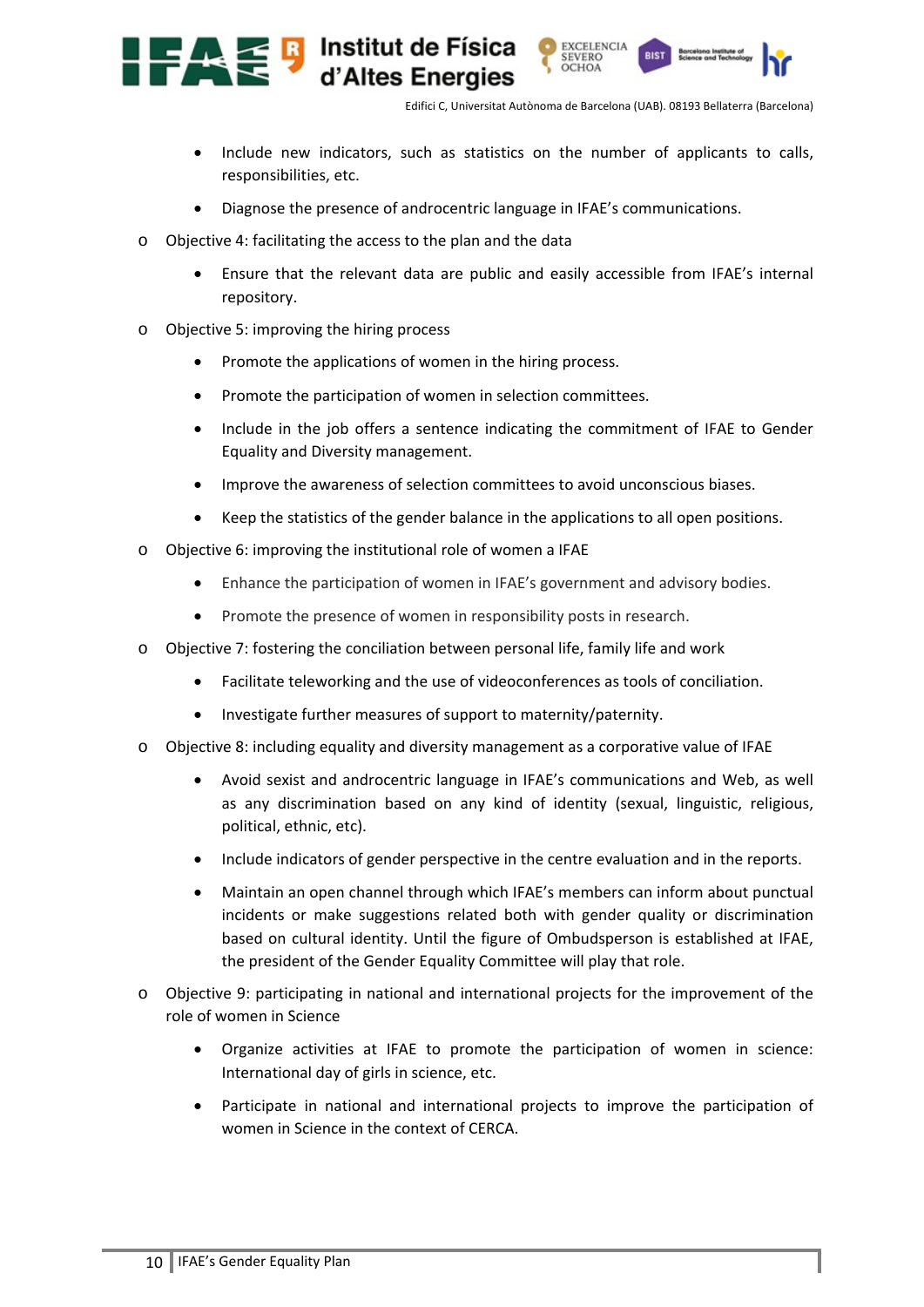

**RIST** 

EXCELENCIA<br>SEVERO

OCHOA

# 5. MONITORING AND EVALUATION OF THE PLAN

**Example 13** Institut de Física<br>d'Altes Energies

# 5.1 Monitoring body and periodicity

The Gender Equality Committee will meet once a year to evaluate the indicators and the degree of completion of the objectives. It is also in charge of proposing eventually revisions of the plan.

### 5.2 Evaluation of the Gender Equality Plan

For the evaluation of the degree of completion of the plan, the Gender Equality Committee will define the degree of compliance of the objectives (0%, 25%, 50%, 75%, 100%).

### 5.3 5.3 Updates of the Gender Equality Plan

The minutes of the meetings of the Gender Equality Committee will be considered Annexes to this Plan. As such, the access to and the dissemination of their contents will be treated as the rest of Gender Equality Plan.

The minutes of the meetings of the Gender Equality Committee will include the update of the indicators of this Plan, as well as any agreement or consideration the Gender Equality Committee may deem relevant.

# 6. DISSEMINATION OF THE GENDER EQUALITY PLAN AND ITS **FVALUATION**

- o The plan will be presented to all personnel of IFAE.
- o The indicators will be easily accessible in IFAE's internal repository.
- o The objectives and their degree of compliance of the indicators will be easily accessible in IFAE's internal repository.

# 7. COMPOSITION OF THE GENDER EQUALITY COMMITTEE

Martine Bosman (president), Jelena Aleksić (until May 2017), Òscar Blanch, Quim Bosch, Laia Cardiel, Thorsten Lux, Eduard Massó, Sara Strauch, Nadia Tonello (since June 2017).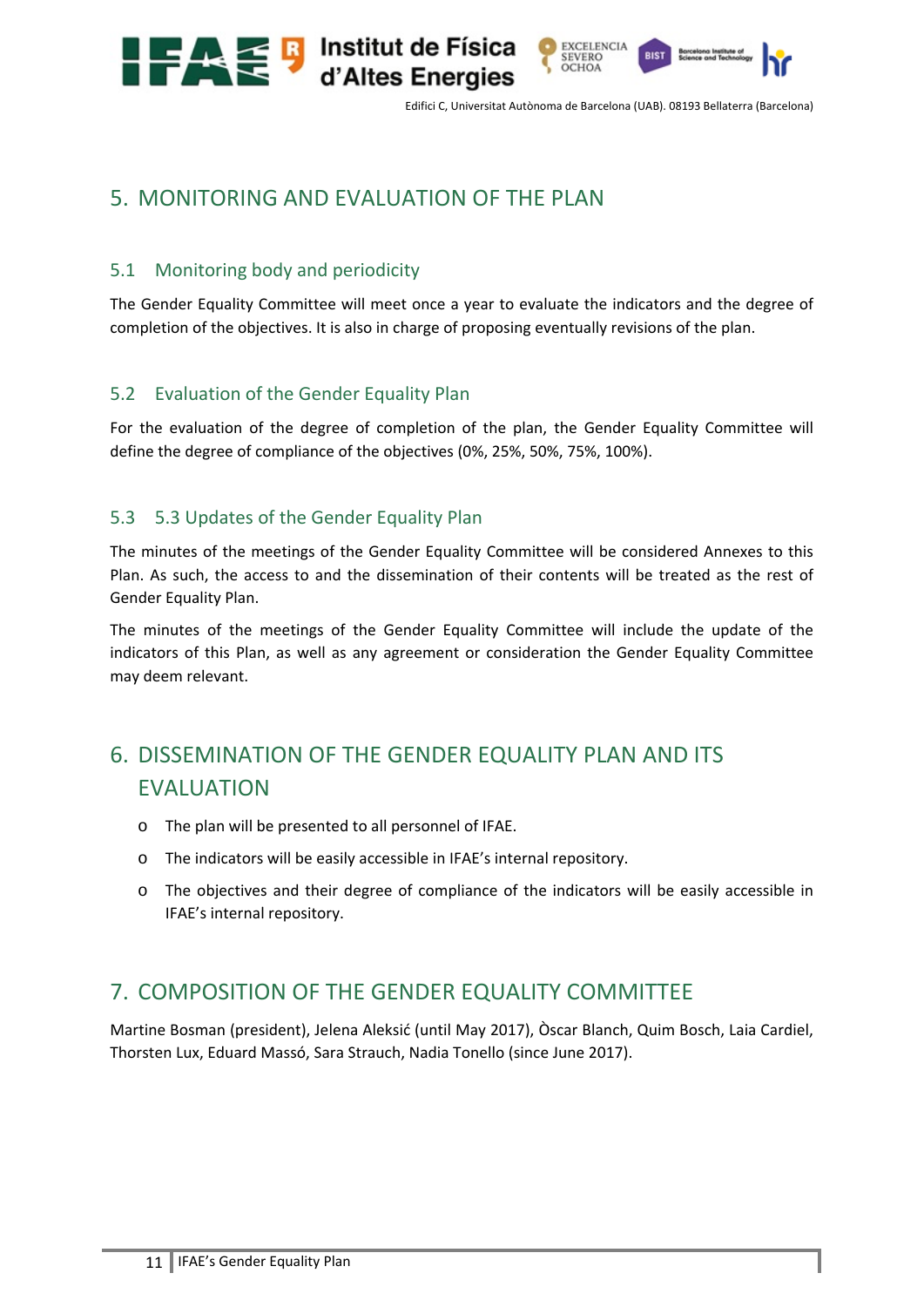



# **ANNEX 1: INTERNAL ANALYSIS OF THE HRS4R WORKING GROUP**

#### **10. Non discrimination**

Employers and/or funders of researchers will not discriminate against researchers in any way on the basis of gender, age, ethnic, national or social origin, religion or belief, sexual orientation, language, disability, political opinion, social or economic condition.

| <b>Relevant legislation</b>                                                                                                                                                                                                              | Existing Institutional rules and/or<br>practices                                                                                                  | <b>Actions required</b>                                                                                                                                                                                                                                  | When/Who                                                                                                                                                                                                                   |
|------------------------------------------------------------------------------------------------------------------------------------------------------------------------------------------------------------------------------------------|---------------------------------------------------------------------------------------------------------------------------------------------------|----------------------------------------------------------------------------------------------------------------------------------------------------------------------------------------------------------------------------------------------------------|----------------------------------------------------------------------------------------------------------------------------------------------------------------------------------------------------------------------------|
| Articles 2 and 16 of the Spanish Act<br>14/2011 (Science, Technology and<br>Innovation)<br>Articles 10 and 63 of the Spanish<br>Organic Act 3/2007 (Effective Equality<br>of Men and Women)<br>Article 37 of the Catalan Law 1/2003      | No discrimination takes place at IFAE,<br>but there is no written Code of<br>Conduct or a Diversity Programme<br>approved by its Governing Board. | A Diversity Programme, including a<br>protocol against discrimination on any<br>grounds, should be established and<br>approved by IFAE's Governing Board.<br>This Programme should include a basic<br>training course to identify situations of<br>risk. | A Diversity Committee appointed by<br>the Management Team should<br>elaborate the Diversity Programme<br>within 12 months. It would be<br>submitted to IFAE's next Governing<br>Board.<br>A Working Group appointed by the |
| (Universities of Catalonia, LUC)<br>Spanish Act 7/2007 (Basic Public<br>Employee Statute, EBEP)<br>Spanish Royal Decree 2/2015<br>(Workers' Statute, ET)<br>Catalan Act 8/2006 (Measures for the<br>conciliation of personal, family and |                                                                                                                                                   | The Code of Best Practices should<br>include the principle of no<br>discrimination. And a reference to the<br>Diversity Programme.                                                                                                                       | Management Team should write the<br>code of Best Practices within 24<br>months.                                                                                                                                            |
| working life for staff at the service of<br>the public administrations)<br>Spanish Royal Decree 1/2013 (merged<br>text of the Act for Social Integration of<br>Handicapped People)                                                       |                                                                                                                                                   |                                                                                                                                                                                                                                                          |                                                                                                                                                                                                                            |
| Catalan Decree 86/2015 (Employment<br>of people with a disability)<br>Catalan Act 5/2008 (Right of women to<br>eradicate male violence)                                                                                                  |                                                                                                                                                   |                                                                                                                                                                                                                                                          |                                                                                                                                                                                                                            |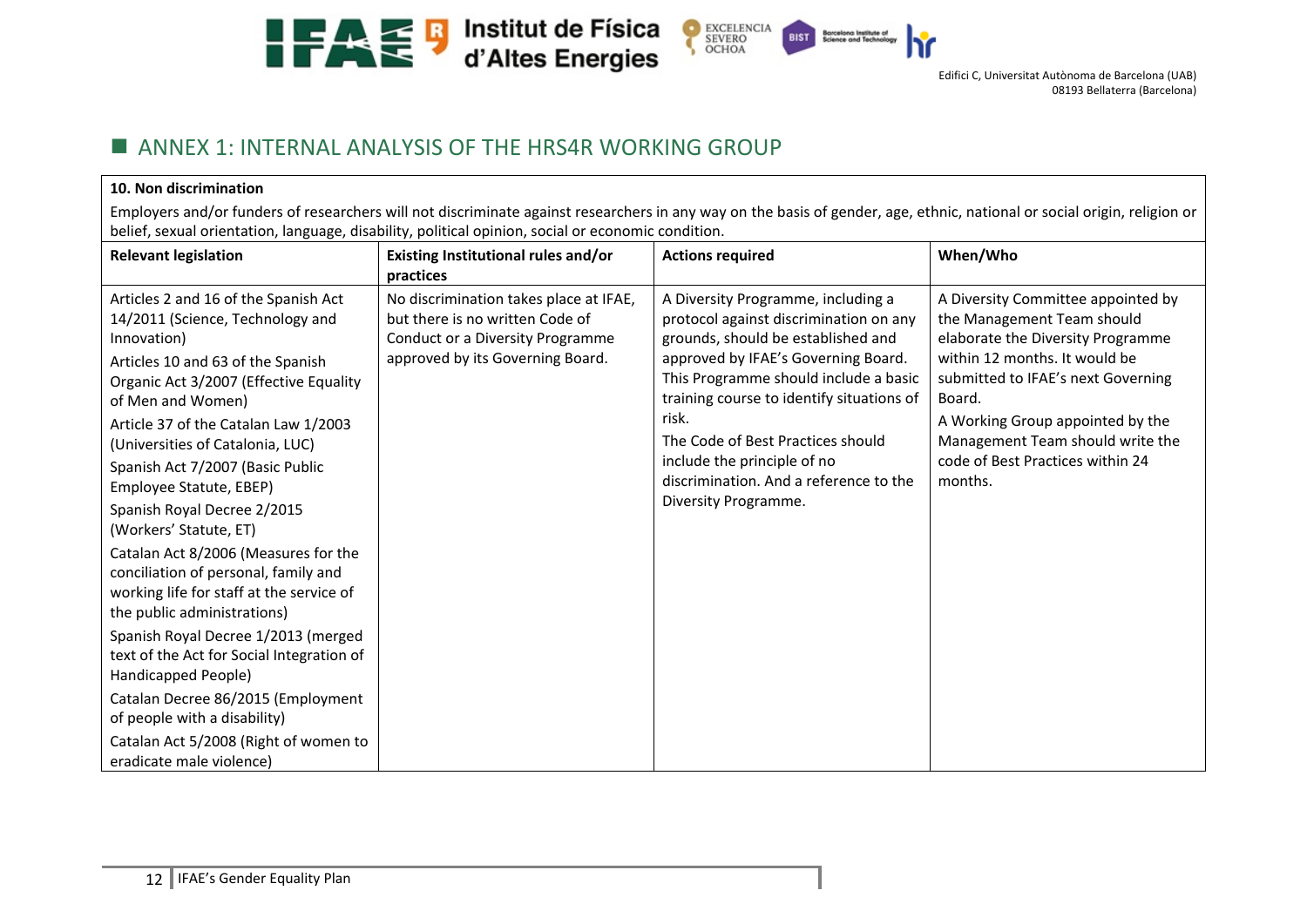



#### **13. Recruitment (Code)**

Employers and/or funders should establish recruitment procedures which are open, efficient, transparent, supportive and internationally comparable, as well as tailored to the type of positions advertised. Advertisements should give a broad description of knowledge and competencies required, and should not be so specialised as to discourage suitable applicants. Employers should include a description of the working conditions and entitlements, including career development prospects. Moreover, the time allowed between the advertisement of the vacancy or the call for applications and the deadline for reply should be realistic.

| <b>Relevant legislation</b>                                                                                                                                                                                                                                                                                               | Existing Institutional rules and/or<br>practices                                                                                                                                                                                                                     | <b>Actions required</b>                                                                                               | When/Who                                                                                                            |
|---------------------------------------------------------------------------------------------------------------------------------------------------------------------------------------------------------------------------------------------------------------------------------------------------------------------------|----------------------------------------------------------------------------------------------------------------------------------------------------------------------------------------------------------------------------------------------------------------------|-----------------------------------------------------------------------------------------------------------------------|---------------------------------------------------------------------------------------------------------------------|
| Article 16 of the Spanish Act 14/2011<br>(Science, Technology and Innovation)<br>Article 62 of the Spanish Royal Decree<br>14/2012 (modified text of the Organic<br>Act for Universities, LOMLOU)<br>Spanish Act 7/2007 (Basic Public<br>Employee Statute, EBEP)<br>Spanish Royal Decree 2/2015<br>(Workers' Statute, ET) | All recruitments follow these<br>principles, but there isn't any written<br>protocol establishing them. Candidates<br>in the short list are informed about<br>prospects of career development, but<br>this information is not included in the<br>job advertisements. | The Code of Best Practices should<br>include these principles of the<br>European Charter and Code for<br>Researchers. | A Working Group appointed by the<br>Management Team should write the<br>code of Best Practices within 24<br>months. |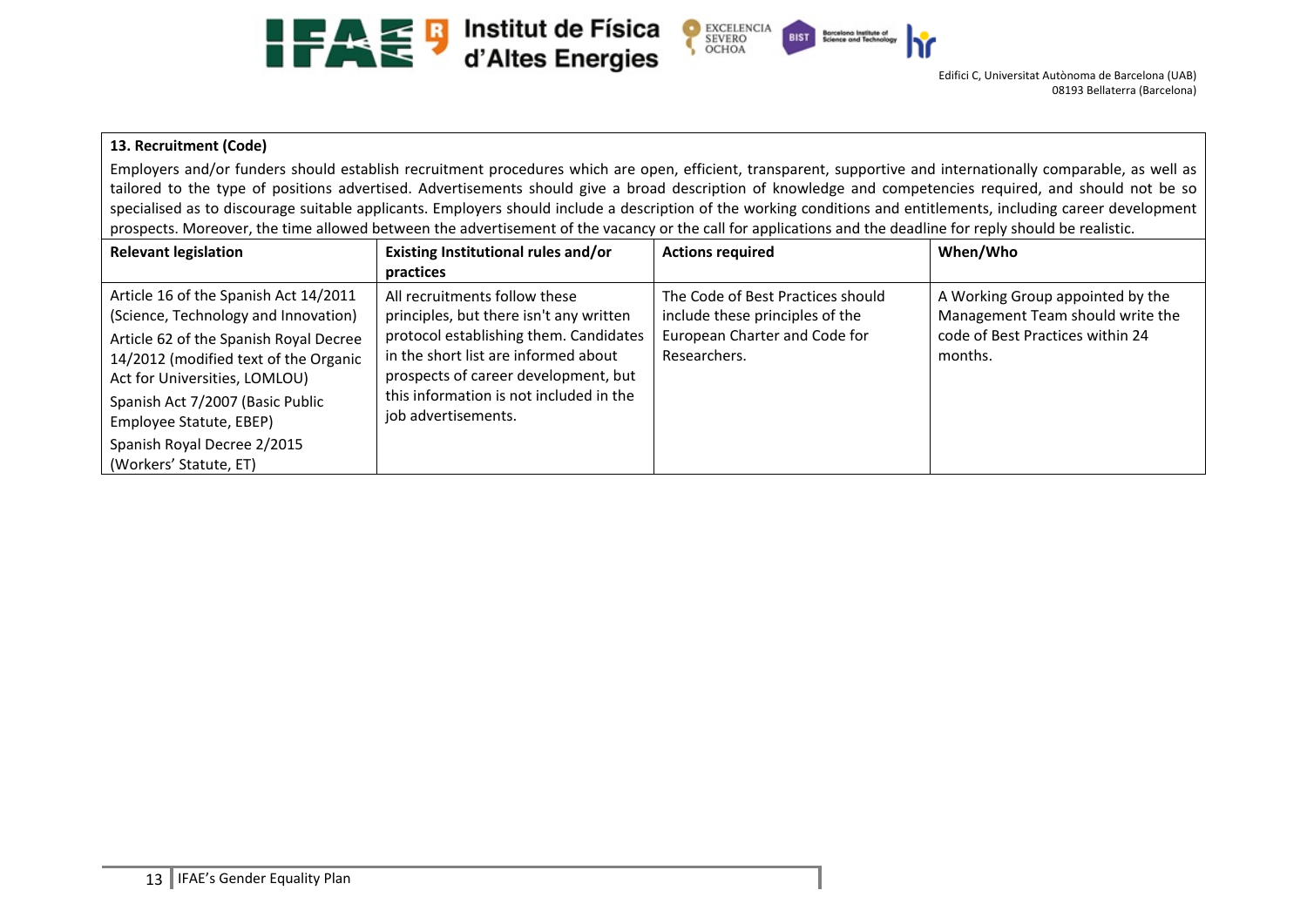





#### **14. Selection**

Selection committees should bring together diverse expertise and competences and should have an adequate gender balance and, where appropriate and feasible, include members from different sectors (public and private) and disciplines, including from other countries and with relevant experience to assess the candidate. Whenever possible, a wide range of selection practices should be used, such as external expert assessment and face-to-face interviews. Members of selection panels should be adequately trained should be realistic.

| <b>Relevant legislation</b>                                                                                                                                                                                                                                                                               | Existing Institutional rules and/or<br>practices                                                                                                                                                                                                                                                                                                                                                                                                                           | <b>Actions required</b>       | When/Who |
|-----------------------------------------------------------------------------------------------------------------------------------------------------------------------------------------------------------------------------------------------------------------------------------------------------------|----------------------------------------------------------------------------------------------------------------------------------------------------------------------------------------------------------------------------------------------------------------------------------------------------------------------------------------------------------------------------------------------------------------------------------------------------------------------------|-------------------------------|----------|
| Article 16 of the Spanish Act 14/2011<br>(Science, Technology and Innovation)<br>Articles 51 and 53 of the Spanish<br>Organic Act 3/2007 (Effective Equality<br>of Men and Women)<br>Spanish Act 7/2007 (Basic Public<br>Employee Statute, EBEP)<br>Spanish Royal Decree 2/2015<br>(Workers' Statute, ET) | Diverse expertise and gender balance<br>are taken into consideration, but<br>people from the private sector are<br>seldom requested to be members of<br>the Selection Committees.<br>Selection processes include personal<br>interviews.<br>For PhD students and postdoctoral<br>positions, selection processes involve<br>internal committees at the institute or<br>project level. For senior level,<br>committees usually include<br>participation of external experts. | No further measures required. |          |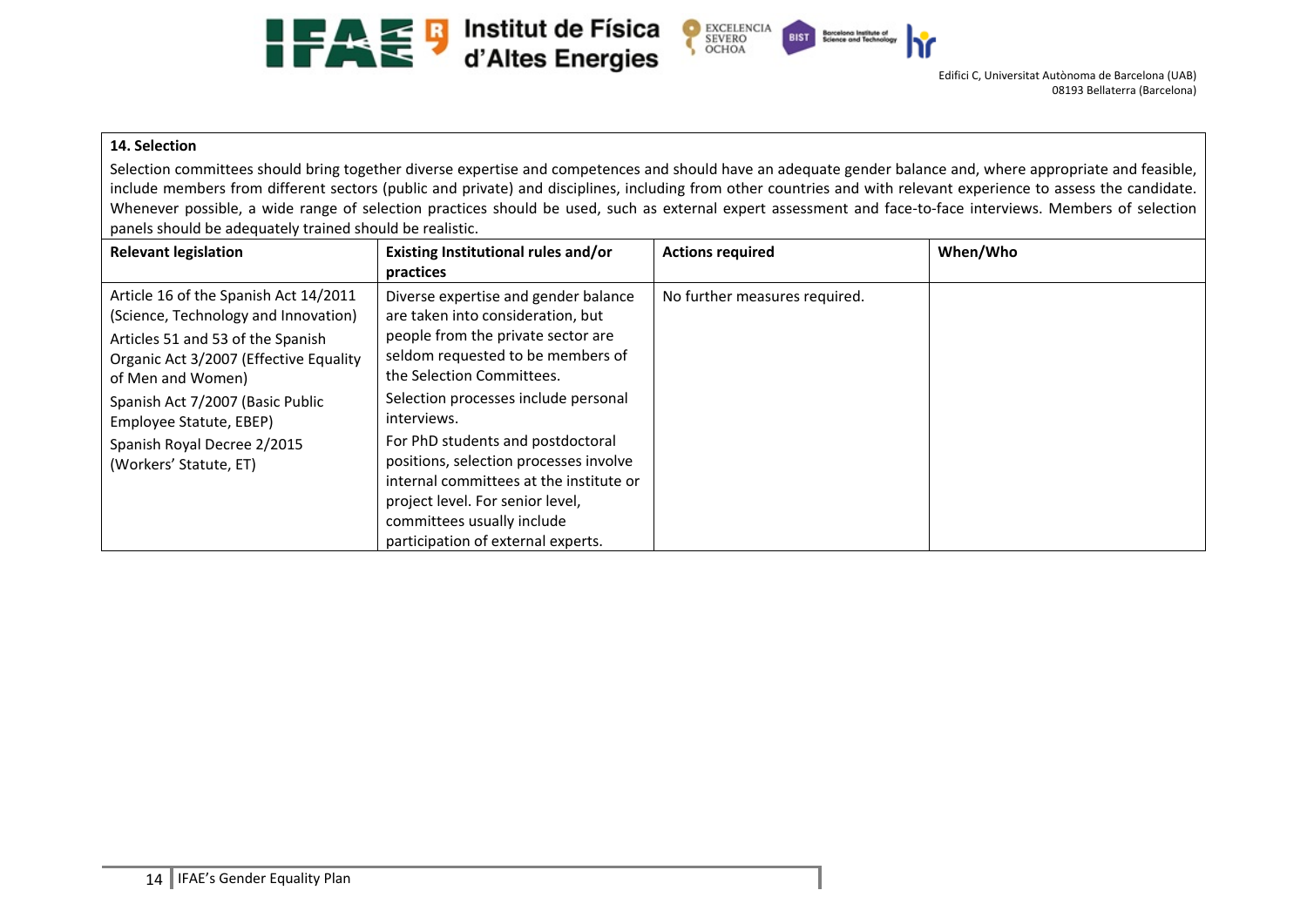





#### **23. Research environment**

Employers and/or funders of researchers should ensure that the most stimulating research or research training environment is created which offers appropriate treatment, facilities and opportunities, including for remote collaboration over research networks, and that the national or sectorial regulations concerning health and safety in research are observed. Funders should ensure that adequate resources are provided in support of the agreed work programme.

| <b>Relevant legislation</b>                                                                                                                      | Existing Institutional rules and/or<br>practices                                                                                                                                                                                                                                                                                                                             | <b>Actions required</b>       | When/Who |
|--------------------------------------------------------------------------------------------------------------------------------------------------|------------------------------------------------------------------------------------------------------------------------------------------------------------------------------------------------------------------------------------------------------------------------------------------------------------------------------------------------------------------------------|-------------------------------|----------|
| Article 14 of the Spanish Act 14/2011<br>(Science, Technology and Innovation)<br>Article 5 of the Spanish Act 31/1995<br>(Preventing Work Risks) | IFAE offers a satisfactory working<br>environment, including meeting<br>rooms, video meeting facilities and<br>space for coffee breaks.<br>Furthermore, IFAE enjoys the<br>environment of the UAB's university<br>campus, and IFAE's personnel have<br>access to some of its facilities, such as<br>libraries and sport facilities, in the<br>same terms as UAB's personnel. | No further measures required. |          |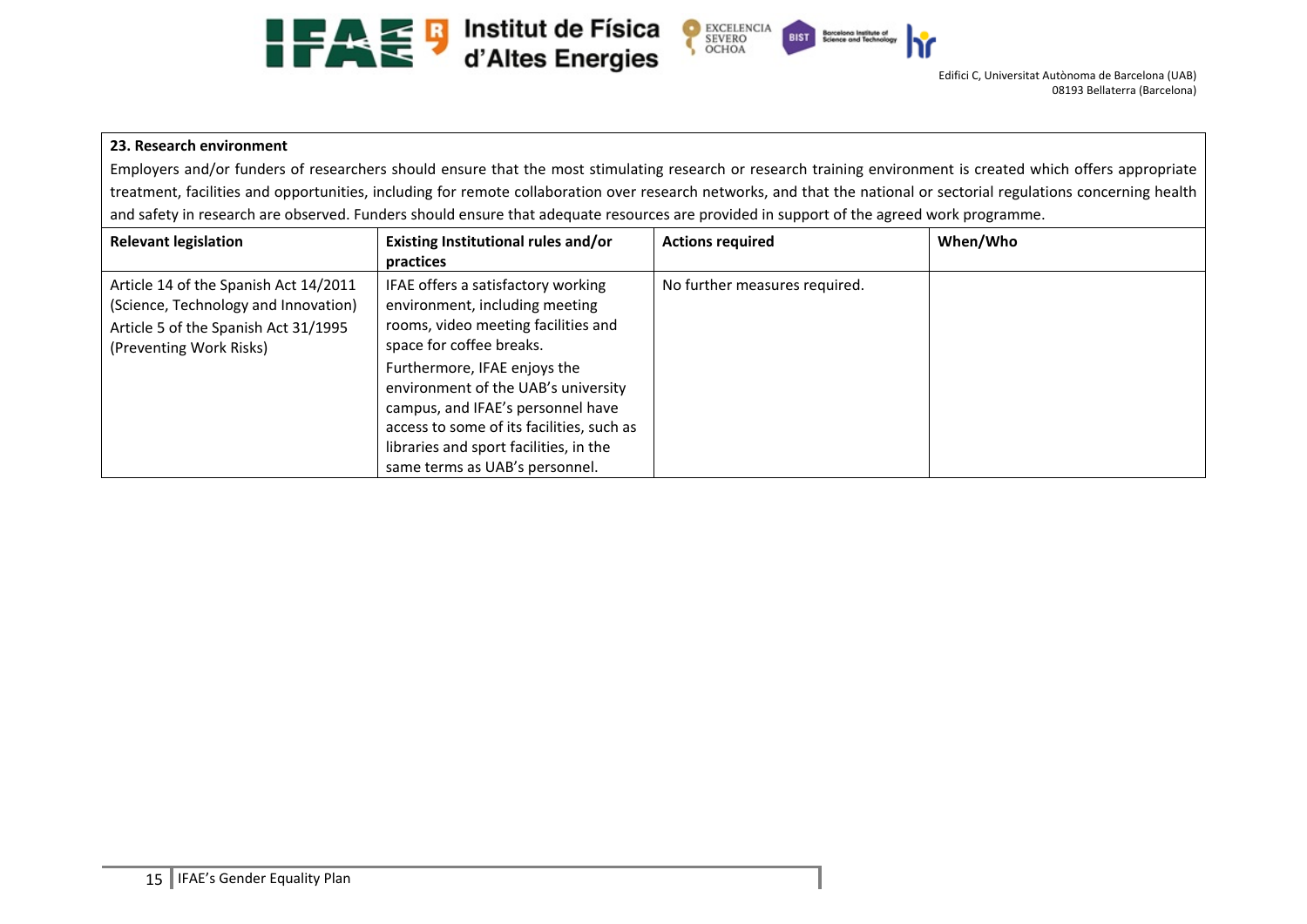



#### **24. Working conditions**

Employers and/or funders should ensure that the working conditions for researchers, including for disabled researchers, provide where appropriate the flexibility deemed essential for successful research performance in accordance with existing national legislation and with national or sectorial collective-bargaining agreements. They should aim to provide working conditions which allow both women and men researchers to combine family and work, children and career. Particular attention should be paid, *inter alia*, to flexible working hours, part-time working, tele-working and sabbatical leave, as well as to the necessary financial and administrative provisions governing such arrangements.

| <b>Relevant legislation</b>                                                                                                                                                                                                                                                                                                                                                                                                                                                         | Existing Institutional rules and/or<br>practices                                                                                                                                                                                                                                                                                                                                                                                        | <b>Actions required</b>                                                                                                                                                                                           | When/Who                                                                                                                                                                                                                                                     |
|-------------------------------------------------------------------------------------------------------------------------------------------------------------------------------------------------------------------------------------------------------------------------------------------------------------------------------------------------------------------------------------------------------------------------------------------------------------------------------------|-----------------------------------------------------------------------------------------------------------------------------------------------------------------------------------------------------------------------------------------------------------------------------------------------------------------------------------------------------------------------------------------------------------------------------------------|-------------------------------------------------------------------------------------------------------------------------------------------------------------------------------------------------------------------|--------------------------------------------------------------------------------------------------------------------------------------------------------------------------------------------------------------------------------------------------------------|
| Article 14 of the Spanish Act 14/2011<br>(Science, Technology and Innovation)<br>11th additional disposition of the<br>Catalan Law 1/2003 (Universities of<br>Catalonia, LUC)<br>Spanish Act 7/2007 (Basic Public<br>Employee Statute, EBEP)<br>Spanish Royal Decree 2/2015<br>(Workers' Statute, ET)<br>Catalan Act 8/2006 (Measures for the<br>conciliation of personal, family and<br>working life of the staff at the service<br>of the public administrations of<br>Catalonia) | No software control to record<br>attendance at IFAE.<br>Flexible working hours and tele-<br>working are a common practice at<br>IFAE, but there are no specific rules<br>and it is not established anywhere.<br>There is flexibility for stays of research<br>outside IFAE.<br>No protocol for sabbatical leaves.<br>Children of personnel from IFAE have<br>access to UAB's sports facilities in the<br>same terms as UAB's personnel. | The Code of Best Practices include a<br>reference to these aspects of<br>professional responsibility.<br>Need to establish a protocol for<br>sabbatical leaves and for more<br>specificity on tele-working rules. | A Working Group appointed by the<br>Management Team should write the<br>code of Best Practices within 24<br>months. The Management Team<br>should establish a protocol for<br>sabbatical leaves and more specific<br>rules for tele-working within 9 months. |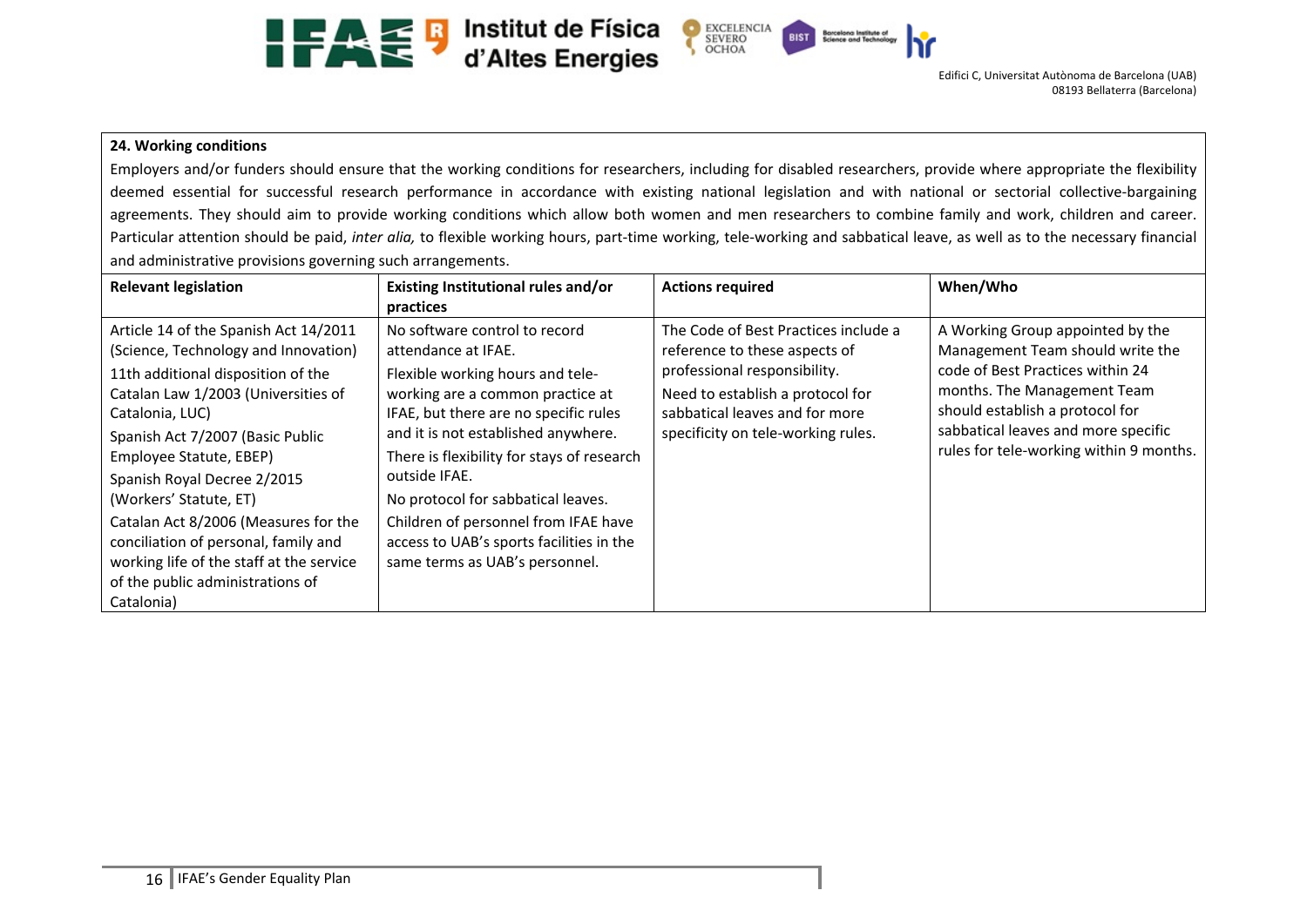





#### **26. Funding and salaries**

Employers and/or funders of researchers should ensure that researchers enjoy fair and attractive conditions of funding and/or salaries with adequate and equitable social security provisions (including sickness and parental benefits, pension rights and unemployment benefits) in accordance with existing national legislation and with national or sectorial collective bargaining agreements. This must include researchers at all career stages including early-stage researchers, commensurate with their legal status, performance and level of qualifications and/or responsibilities.

| <b>Relevant legislation</b>                                                                                                                                                                           | Existing Institutional rules and/or<br>practices                                                                                                                                                                                                                                                                                                                                                                                                                                                                              | <b>Actions required</b>                                                         | When/Who                                 |
|-------------------------------------------------------------------------------------------------------------------------------------------------------------------------------------------------------|-------------------------------------------------------------------------------------------------------------------------------------------------------------------------------------------------------------------------------------------------------------------------------------------------------------------------------------------------------------------------------------------------------------------------------------------------------------------------------------------------------------------------------|---------------------------------------------------------------------------------|------------------------------------------|
| Article 25 of the Spanish Act 14/2011<br>(Science, Technology and Innovation)<br>Spanish Act 7/2007 (Basic Public<br>Employee Statute, EBEP)<br>Spanish Royal Decree 2/2015<br>(Workers' Statute, ET) | Salaries are competitive with the ones<br>offered by top research centres within<br>Spain.<br>Following the Spanish legal framework,<br>Social Security provisions are<br>compulsory. Social security benefits<br>include sickness, parental and<br>unemployment benefits, as well as<br>pension rights. However, in case of<br>long term stays uproad it is not clear<br>what the situation is; for instance,<br>after 2 years at CERN the Social<br>Security rights cannot anymore be<br>translated to the foreign country. | Social Security issues regarding long<br>term stays abroad should be clarified. | Human Resources Area within 3<br>months. |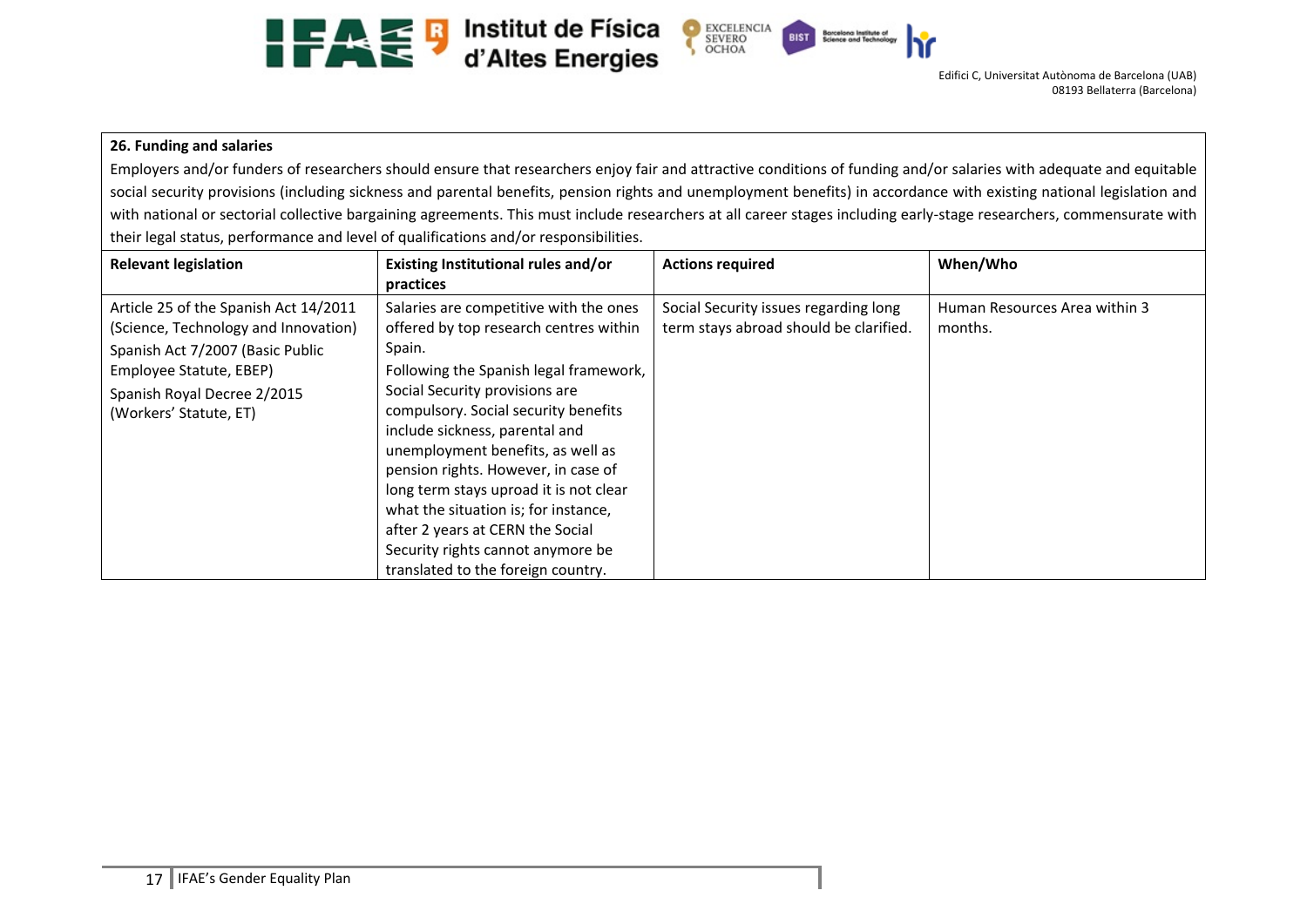



#### **27. Gender balance**

Employers and/or funders should aim for a representative gender balance at all levels of staff, including at supervisory and material level. This should be achieved on the basis of an equal opportunity policy at recruitment and at the subsequent career stages without, however, taking precedence over quality and competence criteria. To ensure equal treatment, selection and evaluation committees should have an adequate gender balance.

| <b>Relevant legislation</b>                                                                                                                                                                                                                                                                                                                                                                          | Existing Institutional rules and/or<br>practices                                                                                                                                                                                                                                                                                                                                                                                                                                                                                                                                                                                                                   | <b>Actions required</b>                                                                                                                                                                                                              | When/Who          |
|------------------------------------------------------------------------------------------------------------------------------------------------------------------------------------------------------------------------------------------------------------------------------------------------------------------------------------------------------------------------------------------------------|--------------------------------------------------------------------------------------------------------------------------------------------------------------------------------------------------------------------------------------------------------------------------------------------------------------------------------------------------------------------------------------------------------------------------------------------------------------------------------------------------------------------------------------------------------------------------------------------------------------------------------------------------------------------|--------------------------------------------------------------------------------------------------------------------------------------------------------------------------------------------------------------------------------------|-------------------|
| Article 14 of the Spanish Act 14/2011<br>(Science, Technology and Innovation)<br>Articles 5, 27, 41, 50, 51 and 60 of the<br>Spanish organic Act 3/2007 (Effective<br>Equality of Men and Women)<br>Article 72 of the Catalan Law 1/2003<br>(Universities of Catalonia, LUC)<br>Spanish Act 7/2007 (Basic Public<br>Employee Statute, EBEP)<br>Spanish Royal Decree 2/2015<br>(Workers' Statute, ET) | There is no gender discrimination, yet<br>IFAE lacks a written protocol dealing<br>with gender issues as part of the<br>general Diversity Plan.<br>Selection and promotions are<br>evaluated solely on the base of<br>scientific criteria.<br>Only 20% of IFAE's researchers are<br>women. This is not due to a<br>discriminating policy against women or<br>a bias in selection processes but to an<br>overall trend in research, particularly<br>in the Physics and Engineering domain:<br>only 16% of the applications submitted<br>to the European Research Council, and<br>14% of the funded projects, in this<br>domain correspond to female<br>researchers. | Recommendation to attain gender<br>balance should be included in the<br>Diversity Programme. These<br>recommendation should include<br>actions aimed at encouraging women<br>researchers to apply for research<br>positions at IFAE. | See Principle 10. |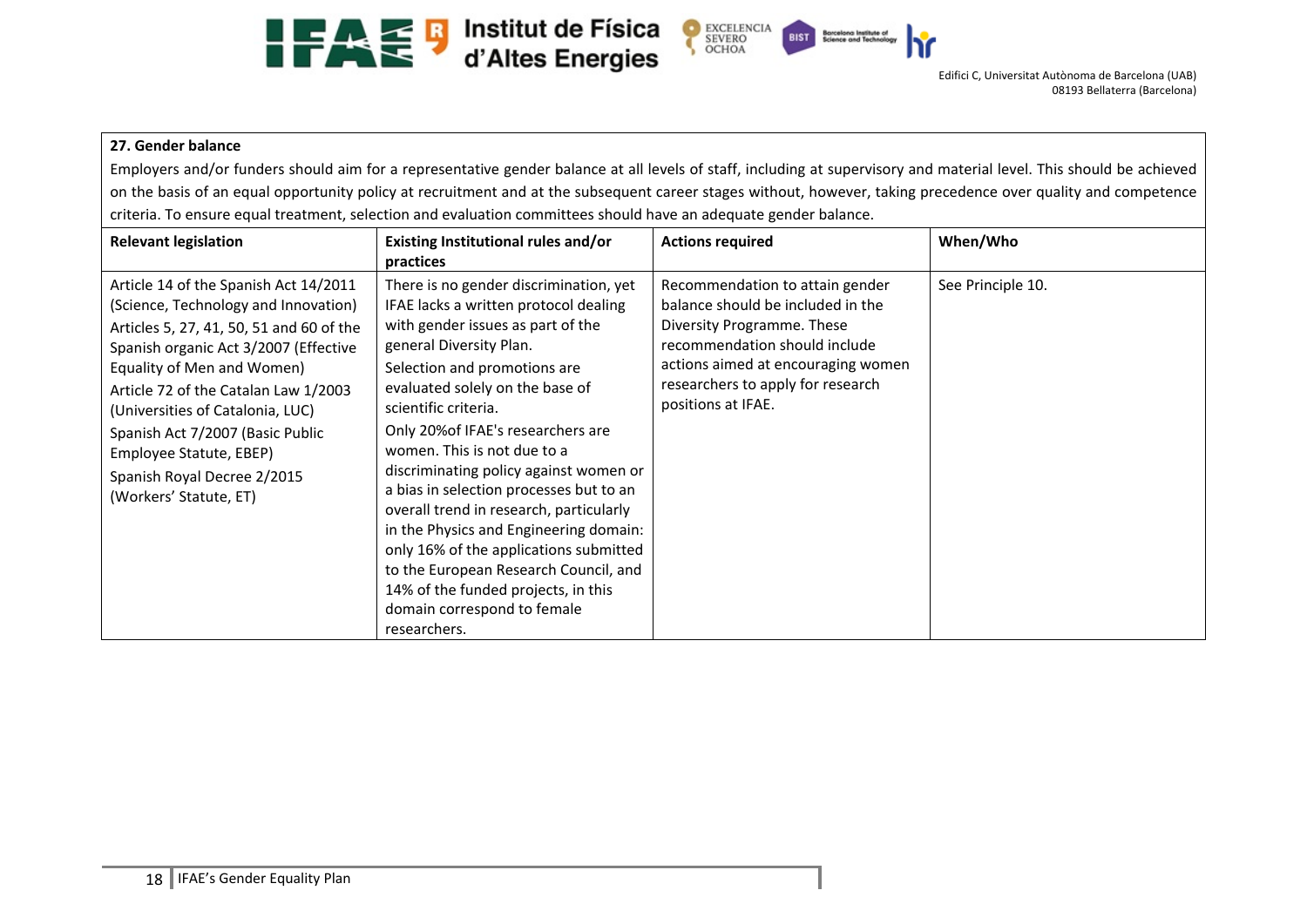



#### **34. Complaints/appeals**

Employers and/or funders of researchers should establish, in compliance with national rules and regulations, appropriate procedures, possibly in the form of an impartial (ombudsman-type) person to deal with complaints/appeals of researchers. Such procedures should provide all research staff with confidential and informal assistance in resolving work-related conflicts, disputes and grievances, with the aim of promoting fair and equitable treatment within the institution and improving the overall quality of the working environment.

| <b>Relevant legislation</b>                                                                                                                                                                                                                                                                               | Existing Institutional rules and/or<br>practices                                                                                                           | <b>Actions required</b>                                                                                                                                                                             | When/Who                                                                                                                        |
|-----------------------------------------------------------------------------------------------------------------------------------------------------------------------------------------------------------------------------------------------------------------------------------------------------------|------------------------------------------------------------------------------------------------------------------------------------------------------------|-----------------------------------------------------------------------------------------------------------------------------------------------------------------------------------------------------|---------------------------------------------------------------------------------------------------------------------------------|
| Article 66 of the Spanish Royal Decree<br>14/2012 (modified text of the Organic<br>Act for Universities, LOMLOU)<br>Spanish Royal Decree 2/2015<br>(Workers' Statute, ET)<br>Article 30 of the Catalan Law 20/1992<br>(Legal regime for Public<br>administrations and Common<br>administrative procedure) | There isn't a protocol establishing such<br>figures and procedure. Complaints and<br>appeals are addressed, directly or<br>indirectly, to IFAE's director. | Need to establish a written protocol<br>for complaints and/or appeals,<br>including the regulation of an<br>ombudsman-type figure. The protocol<br>should be approved by IFAE's<br>Governing Board. | Working Group appointed by the<br>Management Team within 24 months.<br>It would be submitted to IFAE's next<br>Governing Board. |